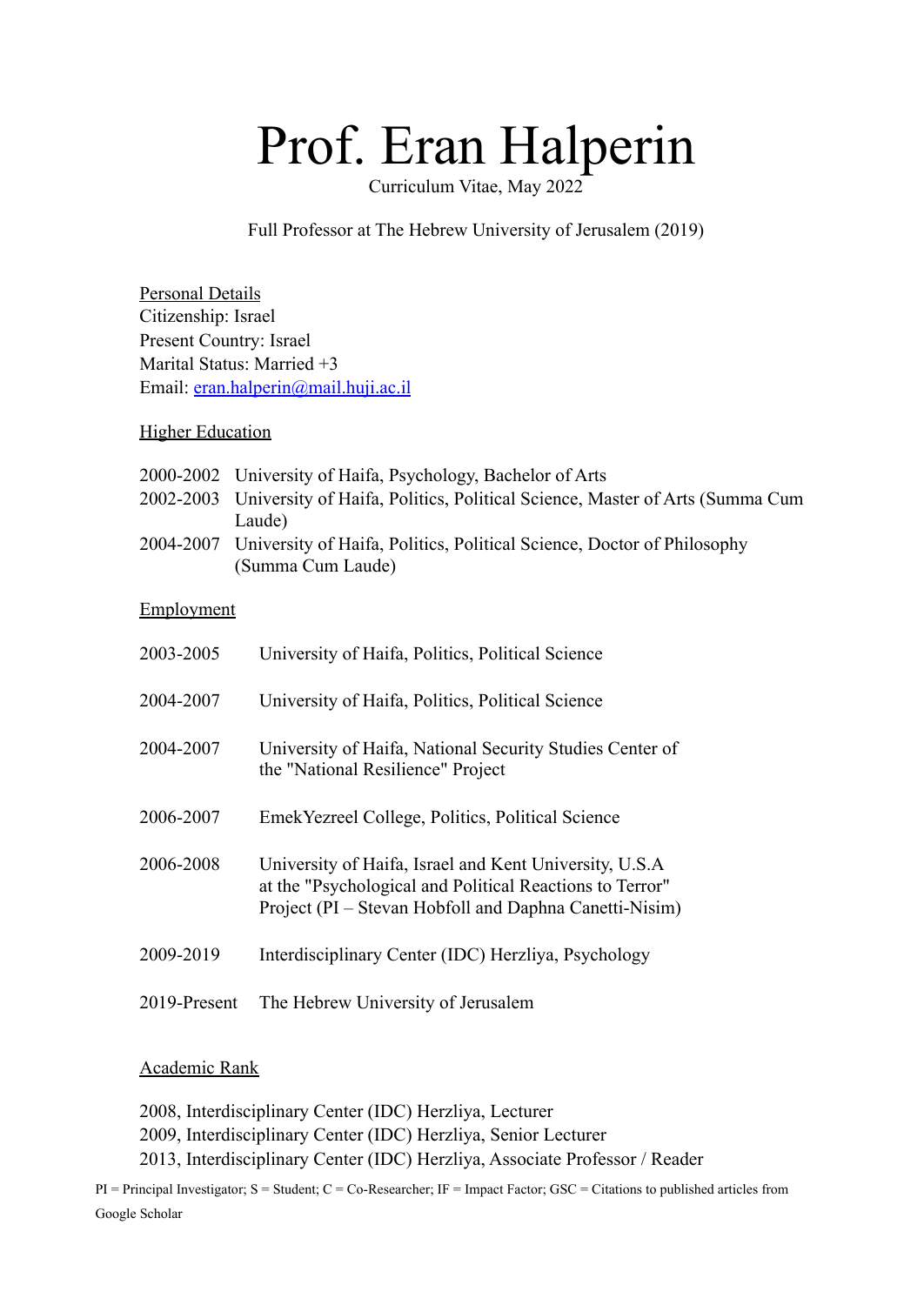- 2012, Interdisciplinary Center (IDC) Herzliya, Senior Lecturer
- 2016, Interdisciplinary Center (IDC) Herzliya, Full Professor
- 2019, The Hebrew University of Jerusalem, Full Professor

### Leadership Positions

- 2009-2011 Deputy Director of the New Program in Political Psychology, Interdisciplinary Center (IDC) Herzliya
- 2014-2018 Dean, School of Psychology, Interdisciplinary Center (IDC) Herzliya

Major Research & Development Grants

| 2009-2010 | NSF - Joshua Gubler - ----- (18,533USD)                                                                                                                                     |
|-----------|-----------------------------------------------------------------------------------------------------------------------------------------------------------------------------|
| 2010-2010 | The Tami Steinmetz Center for Peace Research - The Tami<br>Steinmetz Center for Peace Research (25,000ILS)                                                                  |
| 2010-2010 | The Fund for Reconciliation Tolerance & Peace - The Fund<br>for Reconciliation Tolerance & Peace (20,000USD)                                                                |
| 2011-2015 | The Israel Science Foundation (ISF) - Socio-Psychological<br>Barriers to Peacemaking: A Longitudinal Study among Jews<br>in Israel (388,440ILS)                             |
| 2012-2017 | Social Sciences and Humanities Research Council Insight<br>Grant (209,990USD)                                                                                               |
| 2013-2017 | NSF - Stanford University - Reducing intergroup conflict<br>using an implicit belief manipulation (300,000USD)                                                              |
| 2013-2014 | Stanford University - Reducing intergroup conflict using a<br>belief manipulation (161,331ILS)                                                                              |
| 2013-2016 | German-Israeli Foundation - Emotion Regulation in<br>Intergroup Conflicts: A New Avenue for Conflict Resolution<br>(165EU)                                                  |
| 2014-2019 | EU - ERC - Emotions in Conflict - Direct and Indirect<br>Emotion Regulation as a New Path of Conflict Resolution<br>(1,499,344EU)                                           |
| 2014-2016 | German-Israeli Foundation for Scientific Research and<br>Development (GIF) - Emotion Regulation in Intergroup<br>Conflicts: A New Avenue for Conflict Resolution (24,760EU) |
| 2015-2015 | Forum (ZFD) Ziviler Friedensdienst - Enhancing Social<br>Impact and Inclusive Narratives in Israel and beyond<br>$(99,000$ ILS)                                             |
| 2016-2017 | Yad Hanadiv - The Centre for Applied Psychology of Social<br>Change (500,000ILS)                                                                                            |
| 2016-2019 | Israeli Science Foundation - Paradoxical thinking as a new<br>intergroup conflict resolution intervention (182,000USD)                                                      |
| 2016-2019 | National Science Foundation and United States-Israel<br>Binational Science Foundation, joint funding program -                                                              |
|           |                                                                                                                                                                             |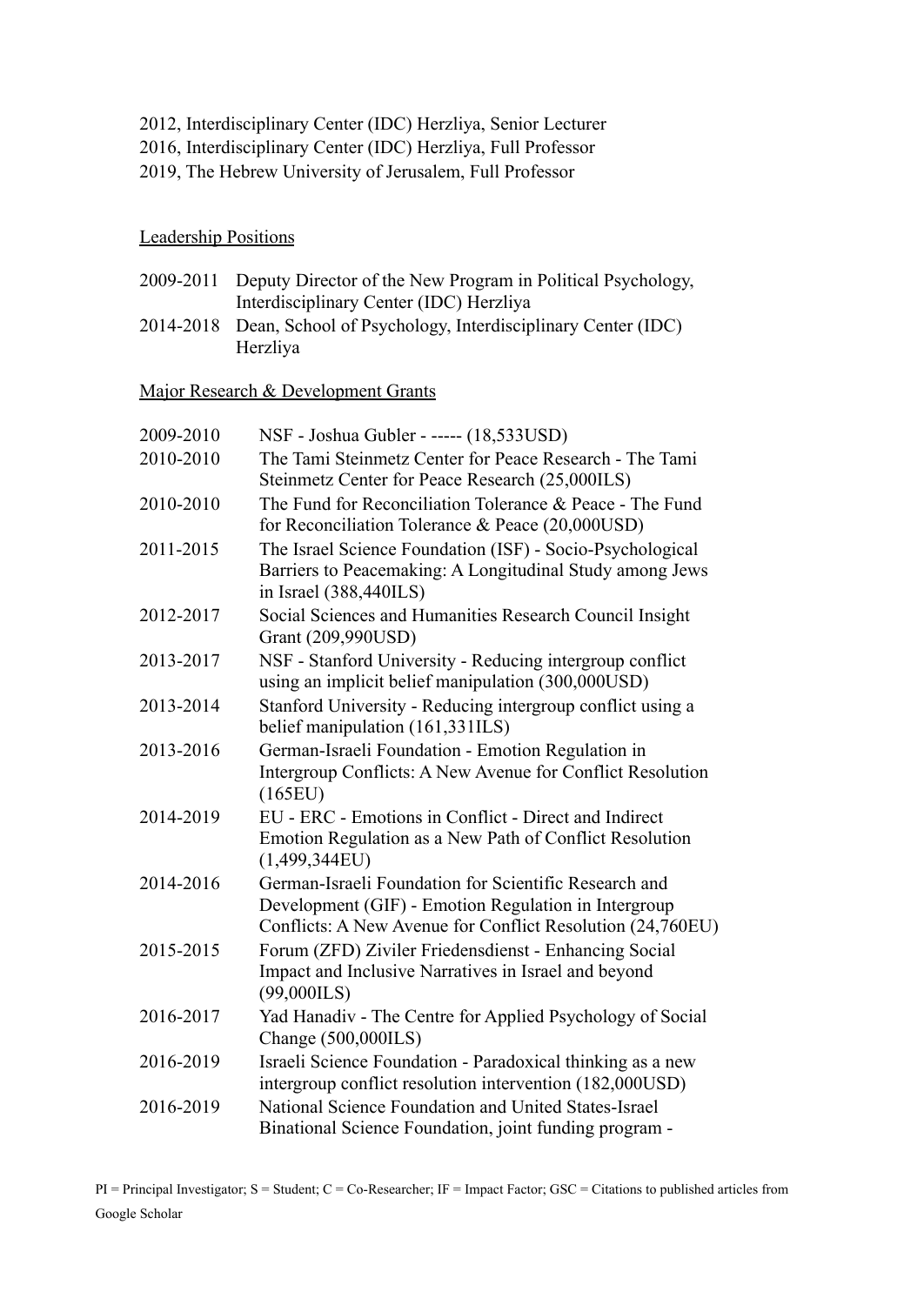|           | Ideological Differences in Emotion Regulation Processes in<br>Interpersonal and Intergroup Contexts (665USD)                                                                           |
|-----------|----------------------------------------------------------------------------------------------------------------------------------------------------------------------------------------|
| 2018-2020 | The German-Israeli Foundation for Scientific Research and<br>Development - When groups become "invisible": The toxic<br>role of group-based contempt in intergroup relations           |
|           | (150,000EU)                                                                                                                                                                            |
| 2019-2020 | The Mind & Life Institute - Combining Immersive Virtual<br>Environments and Contemplative Techniques to Increase<br>Empathy and Decrease Anger in Intergroup Conflicts<br>(100,000USD) |
| 2020-2025 | EU - ERC - Personalized Interventions to Improve Intergroup<br>Relations and Promote Peace (1,990,000EU)                                                                               |
| 2021-2025 | BSF- Understanding What Kinds of Collective Action Can be<br>Effective in Advancing Social Change (270,000USD)                                                                         |
| 2021-2026 | Israeli Science Foundation - The Influence of Institutional<br>Signals on Minority's Achievements in Higher Education: A<br>Series of Field Experiments (292,000USD)                   |

#### Research Areas

Intergroup Conflicts Intergroup Emotions and Emotion Regulation Political Psychology Intergroup Interventions Applied social psychology

# List of Publications

# **Doctoral Dissertation**

1. **Halperin, E.** (2007). *The Psychology of Group Based Hatred in Political Systems*. Doctoral Advisors: Daniel Bar-Tal, & Daphna Canetti-Nisim. At: University of Haifa.

# **Authored Books**

2. **Halperin, E.** (2016). *Emotions in Conflict: Inhibitors and Facilitators of Peace Making*. New York: Routledge. [GSC=114]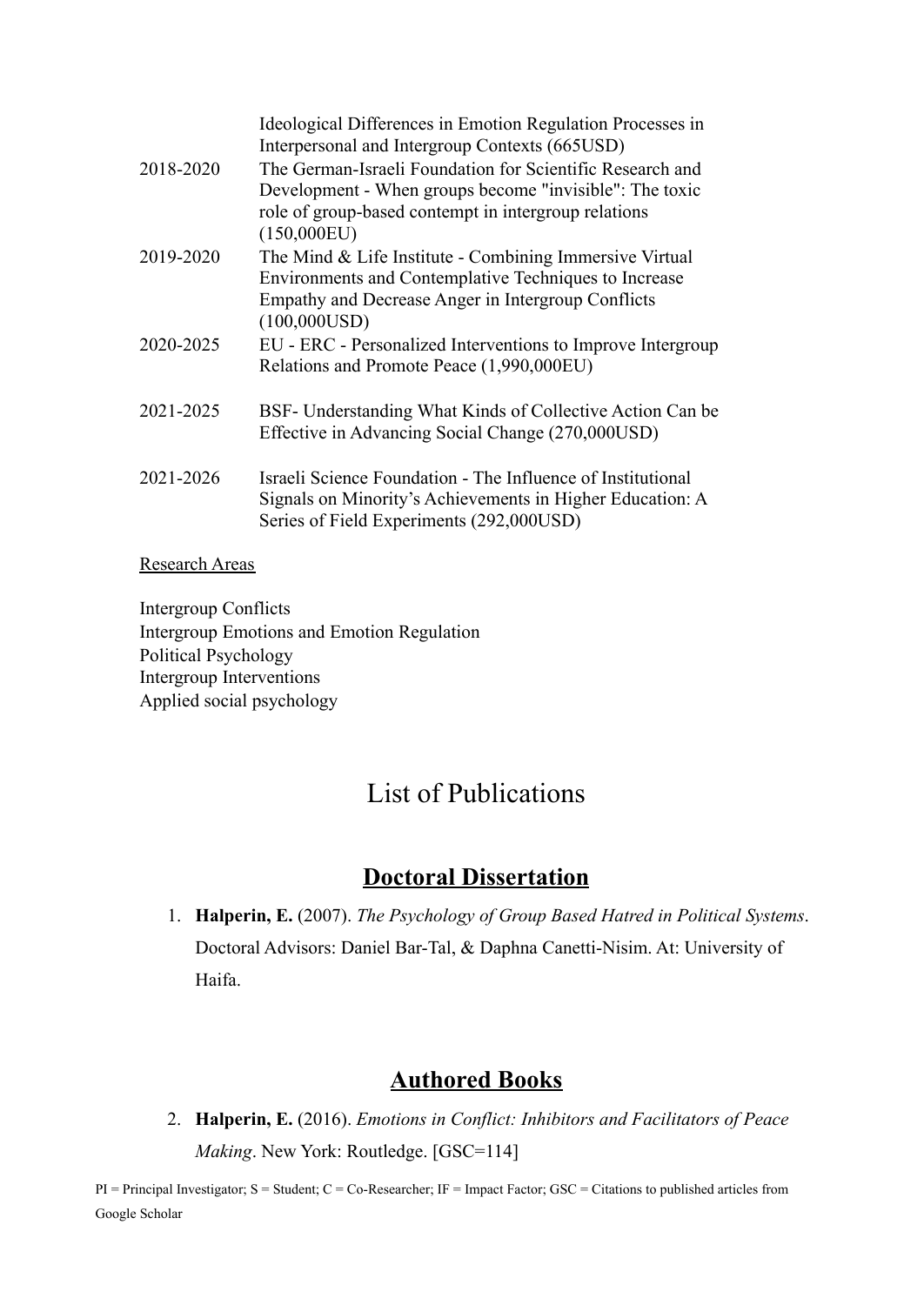## **Edited Books**

- 3. **Halperin, E.**, & Sharvit, K. (2015). *The Social Psychology of Intractable Conflicts: Celebrating the Legacy of Daniel Bar-Tal*. Springer. [GSC=7]
- 4. Sharvit, K., & **Halperin, E.** (2016). *A Social Psychology Perspective on The Israeli-Palestinian Conflict*. Springer. [GSC=1]

# **Chapters in Books**

- 5. Hirsch-Hoefler, S.<sup>PI</sup>, **Halperin, E.**<sup>C</sup>, & Canetti-Nisim, D.<sup>C</sup> (2008). The Disengagement as an 'Anti-Democratic Process' – True Belief in Democratic Values or Public Relations in the Service of the Opposition? Eds. H. Misgav, & U. Lebel. *In the Shadow of the Disengagement: Strategic Dialogue in Crisis* (pp. 123-146). Jerusalem: Carmel Publishing.
- 6. **Halperin, E.<sup>PI</sup>**, Canetti-Nisim, D.<sup>C</sup>, & Pedahzur, A.<sup>C</sup> (2008). On the central role of threat perception in mediating the influence of socioeconomic factors on xenophobic attitudes. Eds. M. Al-Haj, & R. Mielke. *Cultural diversity and the empowerment of minorities* (pp. 81-138). Berghahn Books. [GSC=3]
- 7. Bar-Tal,  $D^{PI}$ , **Halperin, E.**<sup>C</sup>, & Magal,  $T^{C}(2009)$ . The paradox of security views in Israel: A social-psychological explanation. Eds. O. Barak, & G. Sheffer. *existential threats and civil-security relations: The Israeli case in theoretical and comparative perspectives* (pp. 219-248). Lanham: Lexington Books. [GSC=15]
- 8. **Halperin, E.PI** , & Bar-Tal, D.<sup>C</sup> (2009). Overcoming psychological barriers to peacemaking: The influence of mediating beliefs about losses. Eds. Mikulincer, M., & P. R. Shaver. *Prosocial motives, emotions and behavior* (pp. 431-448). Washington D.C.: American Psychological Association Press. [GSC=68]
- 9. Rosler, N.<sup>PI</sup>, Bar-Tal, D.<sup>C</sup>, Sharvit, K.<sup>C</sup>, **Halperin, E.**,<sup>C</sup> & Raviv, A.<sup>C</sup> (2009). Moral aspects of prolonged occupation: Implications for an occupying society. Eds. S. Scuzzarello, C. Kinnvall, & K. Monroe. *On behalf of others: The morality of care in a global world* (pp. 211-232). New York: Oxford University Press USA. [GSC=17]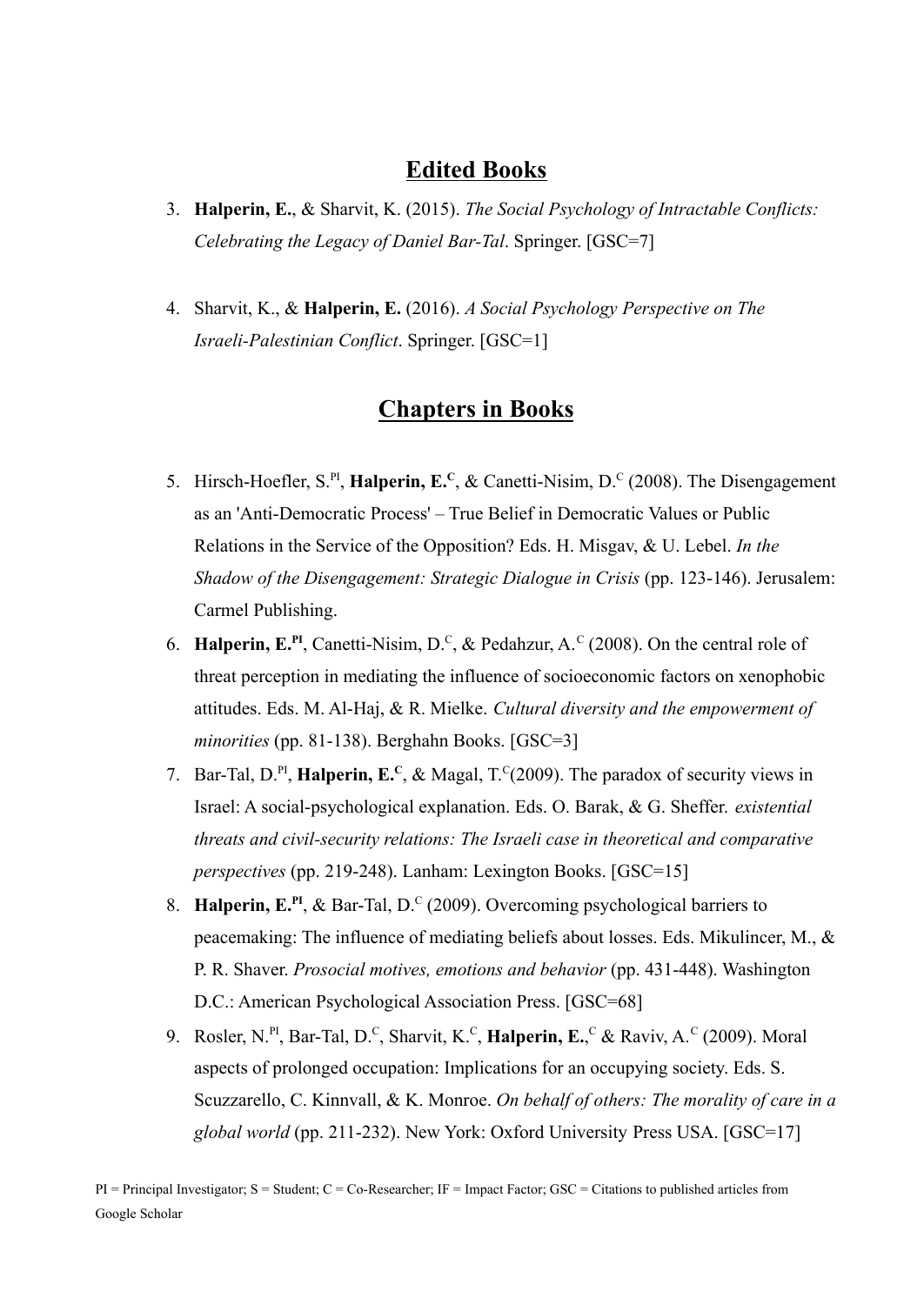- 10. **Halperin, E.PI** (2010). The emotional roots of intergroup violence The distinct role of anger and hatred. Eds. M. Mikulincer, & P. R. Shaver. *Human Aggression and Violence: Causes, Manifestations, and Consequences* (pp. 315-331). Washington, DC: American Psychological Association. [GSC=14]
- 11. Bar-Tal, D.<sup>PI</sup>, Magal, T.<sup>C</sup>, & **Halperin, E.**<sup>C</sup> (2010). The paradox of security views in Israel. Socio-psychological explanation. Eds. G. Scheffer, & O. Barak . *Existential threats and civil security relations* (pp. 219-247). New York: Lexington Books.  $[GSC=15]$
- 12. **Halperin, E.<sup>PI</sup>**, Oren, N.<sup>C</sup>, & Bar-Tal, D.<sup>C</sup> (2010). Socio-psychological barriers of the Israeli Jewish society to resolve the Israeli-Palestinian conflict. Eds. Y. Bar-Siman-Tov. *Barriers to the resolution of the Israeli-Palestinian conflict* (pp. 28-57). Jerusalem: Institute of Jerusalem. [GSC=2]
- 13. Bar-Tal, D.<sup>PI</sup>, & Halperin, E.<sup>C</sup> (2011). Emotional orientation, collective. Eds. D. J. Christie. *The Encyclopedia of Peace Psychology* (pp. 388-392). Malden: Wiley-Blackwell. [GSC=1]
- 14. Bar-Tal, D.PI , & **Halperin, E.<sup>C</sup>** (2011). Conflict resolution, sociopsychological barriers to. Eds. D. J. Christie. *The Encyclopedia of Peace Psychology* (pp. 223-228). Malden: Wiley-Blackwell. [GSC=23]
- 15. **Halperin, E.PI** (2011). Intergroup hatred: Psychological dimensions. Eds. D. J. Christie. *The Encyclopedia of Peace Psychology* (pp. 557-561). Malden: Wiley-Blackwell. [GSC=3]
- 16. Halperin, E.<sup>PI</sup>, Sharvit, K.<sup>C</sup>, & Gross, J. J.<sup>C</sup> (2011). Emotions and emotion regulation in conflicts. Eds. D., Bar-Tal. *Intergroup conflicts and their resolution: Social psychological perspective* (pp. 83-103). New York: Psychology Press. [GSC=76]
- 17. Bar-Tal, D.<sup>PI</sup>, & Halperin, E.<sup>C</sup> (2011). Socio-psychological barriers to conflict resolution. Eds. D. Bar-Tal. *Intergroup conflicts and their resolution: Social psychological perspective* (pp. 217-240). New York: Psychology Press. [GSC=165]
- 18. Magal, T.<sup>C</sup>, Oren, N.<sup>C</sup>, Bar-Tal, D.<sup>C</sup>, & Halperin, E.<sup>PI</sup> (2011). Psychological legitimization - Views of the Israeli occupation by Jews in Israel: Data and implications. Eds. D. Bar-Tal, & I. Schnell. *Impacts of occupation on occupiers: Lessons from the Israeli occupation of the West Bank and Gaza Strip* (pp. 122-185). Oxford University Press. [GSC=10]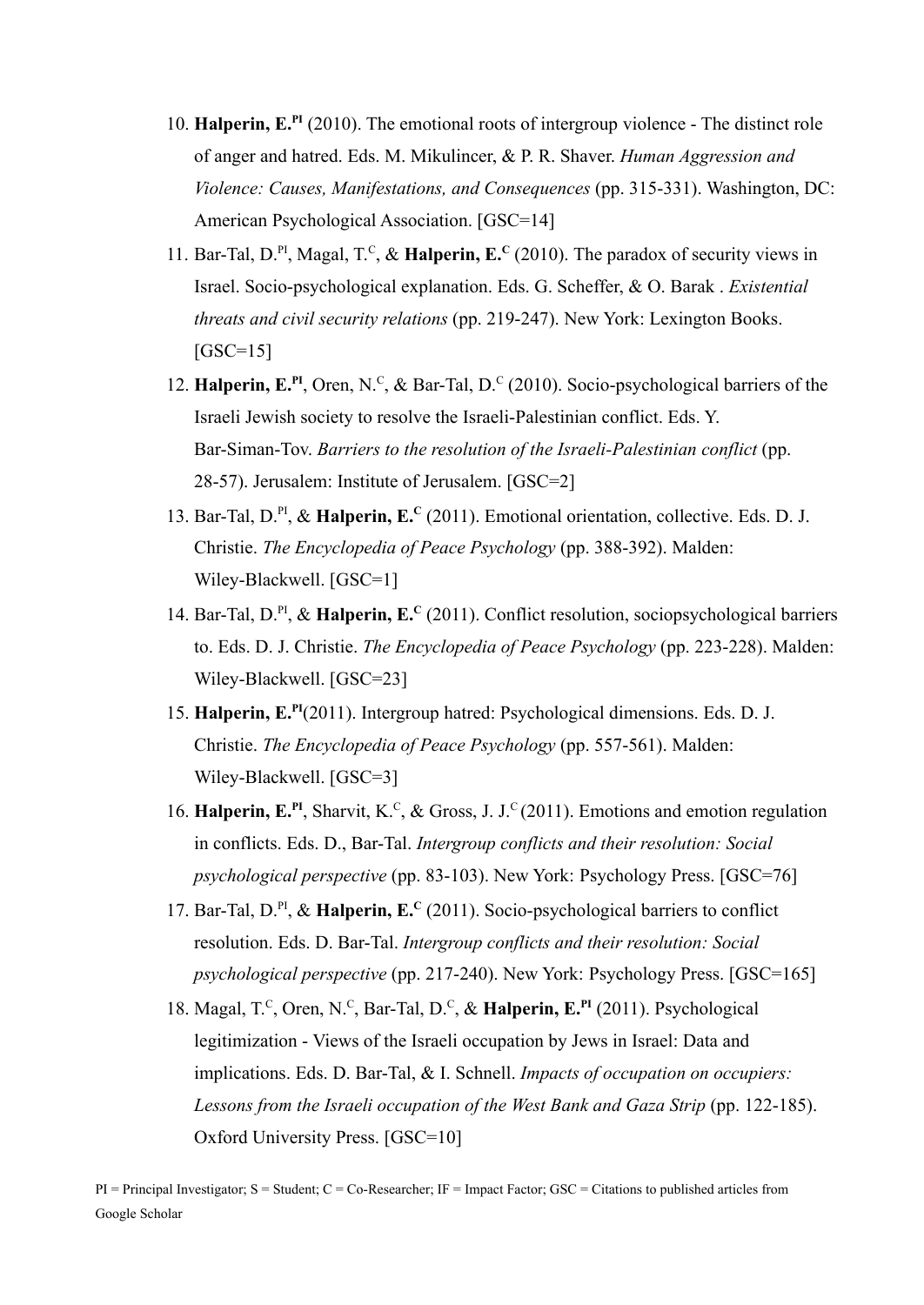- 19. Ubillos, S<sup>c</sup>., Martin-Beristain, C.<sup>c</sup>, Garaigordobil, M.<sup>c</sup>, & Halperin, E.<sup>PI</sup> (2011). Aggression, odio, conflictos intergrupales y violencia colectiva. Eds. D. Paez, C. Martín Beristain, J.L. Gonzalez, N. Basabe, & J. De Rivera. *overcoming collective violence and building culture of peace* (pp. 15-37). Madrid: Editorial Fundamentos.
- 20. Bar-Tal, D.<sup>PI</sup>, **Halperin, E.**<sup>C</sup>, Porat, R.<sup>C</sup>, & Nets-Zehngut, R.<sup>C</sup>(2012). Intractable conflicts: Why society members tend to support their continuation and resist their peaceful resolution? Eds. A. Golec de Zavala, & A. Cichocka. *Social Psychology of Social Problems: The Intergroup Context*. Houndmill: Palgrave Macmillan. [GSC=0]
- 21. Bar-Tal,  $D^{PI}$ ,  $\&$  **Halperin, E.**<sup>C</sup> (2013). The Psychology of Intractable Conflicts: Eruption, Escalation and Peacemaking. Eds. L. Huddy, D. O. Sears, & J. S. Levy. *Oxford handbook of political psychology* (pp. 923-956). New York: Oxford University Press. [GSC=31]
- 22. Bar-Tal,  $D^{PI}$ , **Halperin, E.**<sup>C</sup>, & Pliskin, R.<sup>C</sup> (2014). Why is it so difficult to resolve intractable conflicts peacefully? A socio-psychological explanation. Eds. M. Galluccio. *Handbook of international negotiation: Interpersonal, intercultural and diplomatic perspective* (pp. 73-92). New York: Springer. [GSC=25]
- 23. Halperin, E.<sup>PI</sup>, Gross, J.<sup>C</sup>, & Dweck, C.<sup>C</sup> (2014). Resolving intractable intergroup conflicts: The role of implicit theories about groups. Eds. M. Deutsch, P. Coleman, & E. Marcus. *The Handbook of Conflict Resolution* (pp. 384-399). San Francisco: Jossey-Bass. [GSC=10]
- 24. **Halperin, E.PI** (2014). Collective emotions and emotion regulation in intractable conflicts. Eds. C. V. Scheve, & M. Salmela. *Collective Emotions* (pp. 281-298). New York: Oxford University Press USA. [GSC=22]
- 25. Cohen-Chen, S.<sup>S</sup>, Van-Zomeren, M.<sup>C</sup>, & **Halperin, E.<sup>PI</sup>** (2015). Hope(lessness) and Collective (In)action in Intractable Intergroup Conflict. Eds. **Halperin, E.**, & K. Sharvit. *The Social Psychology of Intractable Conflicts* (pp. 89-101). Springer.  $[GSC=13]$
- 26. Hameiri, B.<sup>s</sup>, & Halperin, E.<sup>PI</sup> (2015). Sociopsychological Barriers to Peacemaking and Overcoming Them: A Review of New Psychological Interventions. Eds. **Halperin, E.**, & K. Sharvit. *The Social Psychology of Intractable Conflicts* (pp. 173-187). Springer. [GSC=5]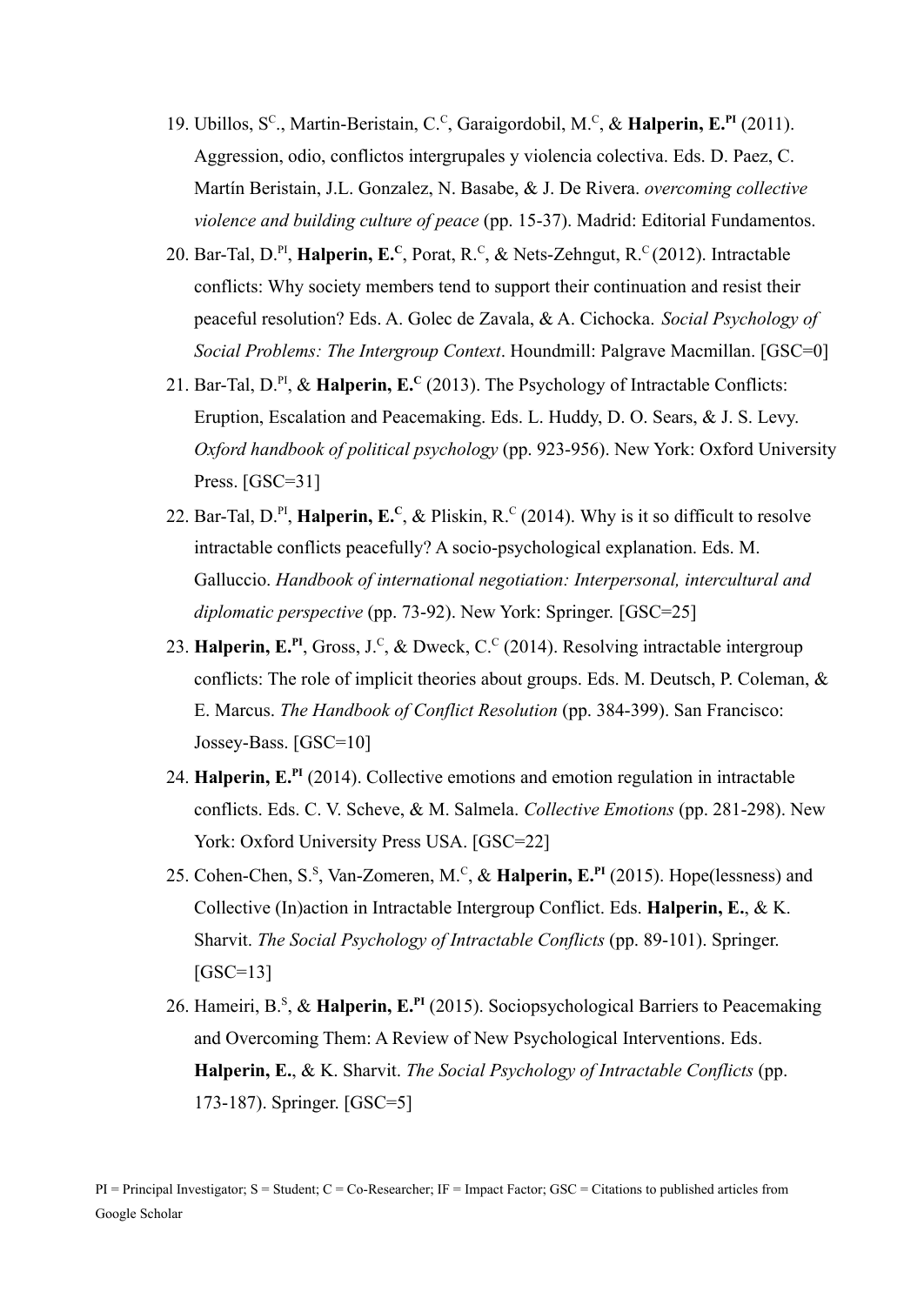- 27. Pliskin, R.<sup>S</sup> , & **Halperin, E.PI** (2016). Emotions and emotion regulation in intractable conflict and their relation to the ethos of conflict in Israeli society. Eds. **Halperin, E.**, & K. Sharvit. *The social psychology of intractable conflicts - Celebrating the legacy of Daniel Bar-Tal*. New York: Springer. [GSC=37]
- 28. Magal, T.<sup>C</sup>, Bar-Tal, D.<sup>C</sup>, & Halperin, E.<sup>PI</sup> (2016). Why it is so difficult to resolve the Israeli-Palestinian conflict by Israeli Jews? A socio-psychological approach. Eds. E. Ben-Rafael, J. H. Schoeps, Y. Sternberg, & O. Glöckner. *Handbook of Israel: The major debates* (pp. 1211-1239). Berlin: Mouton de Gruyter. [GSC=25]
- 29. **Halperin, E.<sup>PI</sup>, & Ruhrman, A.<sup>C</sup> (2016). Hatred. Eds. V. Zeigler-Hill, & T. K** Shackelford. *Encyclopedia of Personality and Individual Difference* (pp. 1-4). Springer.
- 30. Hameiri, B.<sup>S</sup> , Bar-Tal, D.<sup>C</sup> , & **Halperin, E.PI** (2017). Self-censorship as a socio-psychological barrier to peacemaking. Eds. D. Bar-Tal, R. Nets-Zehngut, & K. Sharvit. *Self-censorship in contexts of conflict: Theory and research* (pp. 61-78). New York, NY: Springer. [GSC=7]
- 31. Halperin, E.<sup>PI</sup>, & Levy, A.<sup>C</sup> (2017). Intractable Conflicts. Eds. F. M. Moghaddam. *The Sage Encyclopedia of Political Behavior* (pp. 406-408). Sage.
- 32. Wohl, M. J. A.<sup>PI</sup>, Tabri, N.<sup>C</sup>, & **Halperin, E.<sup>C</sup>** (2019). Emotional sources of intergroup atrocities. Ed. L. S. Newman . *Confronting humanity at its worst: The Social Psychology of genocide and extreme intergroup violence*. Oxford, UK: Oxford University Press.
- 33. **Halperin, E.PI** , & Schori-Eyal, N.<sup>S</sup> (2019). Moral emotions in political decision making. *Oxford Research Encyclopedia of Politics*. Oxford, UK: Oxford University Press.
- 34. **Halperin, E**. PI & Nir, N. <sup>S</sup> (2019). Intergroup hate in conflict: The case of the Korean conflict. Eds. J. Park, M. Lee, H. Choi, Y. Kwon, S. Sloman, & **E. Halperin**. *Annual Reports of Attitude of Koreans toward Peace and Reconciliation*. Seoul: Korea Institute for National Unification.
- 35.Pliskin, R. PI , & **Halperin, E.** (2020). The Promise of Adopting an Emotional Approach to Understanding and Reducing Political Intolerance. In *At the Forefront of Political Psychology* (pp. 79-98). Routledge.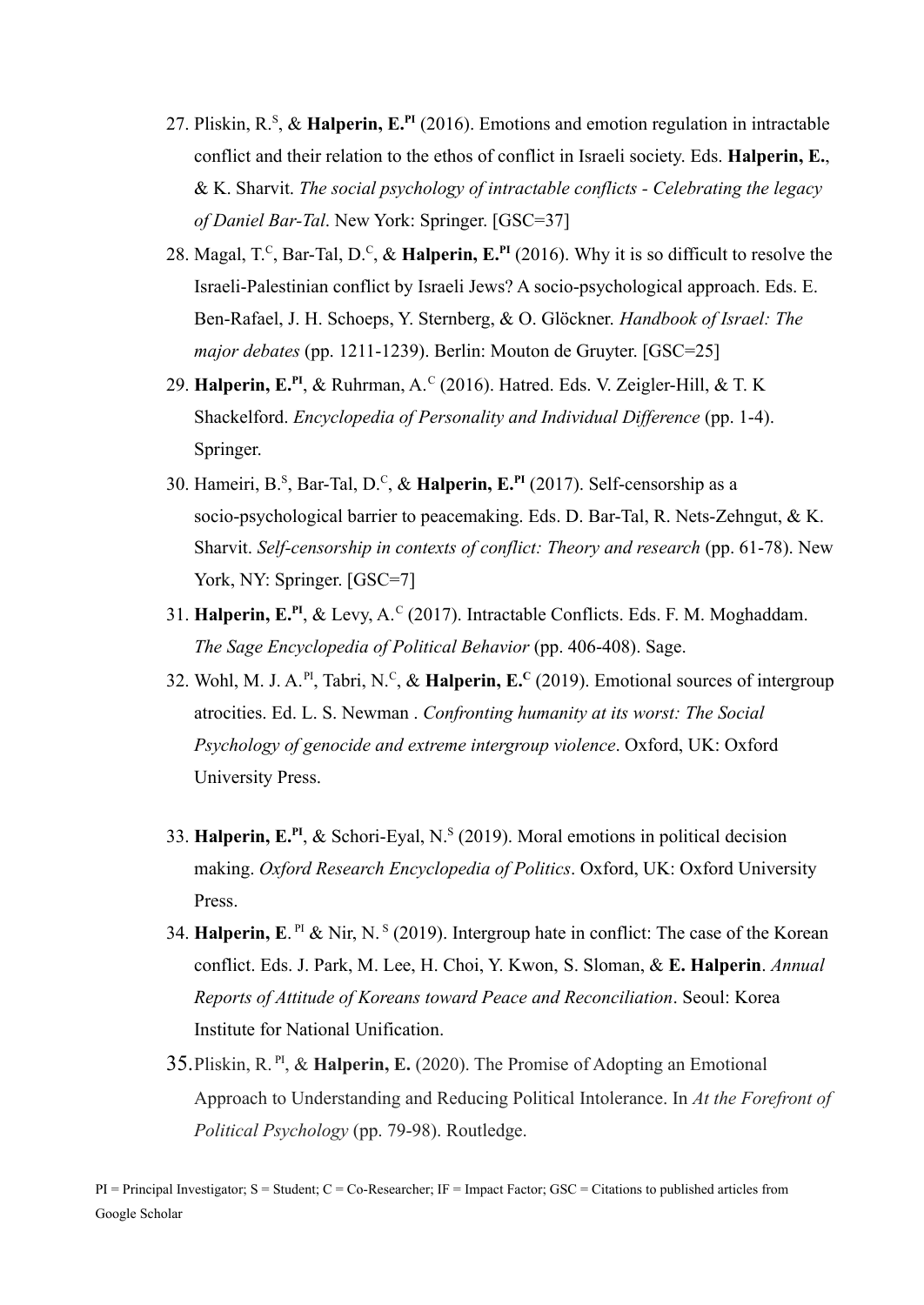- 36. Leshem, O. A. <sup>S</sup> & **Halperin, E**. **PI** (2020). Hope During Conflict. Ed. S. C. van den Heuvel. *Historical and Multidisciplinary Perspectives on Hope*. Springer International Publishing.
- 37. Goldenberg, A. <sup>C</sup>, Gross, J. J. <sup>C</sup>, & **Halperin, E.** <sup>PI</sup> (2020). The group malleability intervention: Addressing intergroup conflicts by changing perceptions of outgroup malleability. Eds. G.M Walton & A.J. Crum. *Handbook [of Wise Interventions: How](https://www.amazon.com/Handbook-Wise-Interventions-Social-Psychology/dp/1462543839) [Social Psychology Can Help People Change](https://www.amazon.com/Handbook-Wise-Interventions-Social-Psychology/dp/1462543839)*. New York, NY: Guilford Press.
- 38. Bar-Tal, D.<sup>C</sup>, Hameiri, B.<sup>C</sup>, & **Halperin, E.**<sup>PI</sup> (2021). Paradoxical thinking as a paradigm of attitude change in the context of intractable conflict. Ed. B. Gawronski. *Advances in experimental social psychology* (Vol. 63). San Diego, CA: Academic Press.
- 39. Fischer, A.<sup>c</sup>, **Halperin, E.**<sup>c</sup>, Canetti, D.<sup>c</sup>, & Jasini, A.<sup>PI</sup> (2022). Why We Hate. In Birondo, N (Ed) *The Moral Psychology of Hatred* (pp. 137-165). Rowman and Littlefield.
- 40. Halperin, E.<sup>PI</sup>, & Schori-Eyal, N.<sup>C</sup> (in press). Moral Emotions in Intergroup Relations and Intergroup Conflicts. Ed. D.R. Redlawsk. *Oxford Encyclopedia of Political Decision Making*. Oxford, UK: Oxford University Press.
- 41. Cohen-Chen,  $S^C$  & **Halperin, E**.<sup>PI</sup> (in press). Emotional processes in intractable conflicts. in In L. Huddy, D. O. Sears., J. S. Levy & J, Jerit (Eds.), Oxford handbook of political psychology (Third Edition). New York: Oxford University Press.
- 42. Leshem, O. A. <sup>S</sup> & **Halperin E**. PI (2022) "Societal Beliefs, Collective Emotions and the Israeli-Palestinian Conflict" in "*The Routledge Handbook on the Israeli-Palestinian Conflict.*" A. Siniver (Ed.), Routledge.

## **Journal Articles**

- 43. **Halperin, E.PI** , & Bar-Tal, D.<sup>C</sup> (2006). Democratic values and Education for Democracy in the State of Israel. *Democracy and Security, 2 (2)*. 169-200. [GSC=6;  $IF=0.55$ ]
- 44. Ben-Dor, G.<sup>PI</sup>, **Halperin, E.**<sup>C</sup>, Hirsch-Hoefler, S.<sup>C</sup>, & Canetti-Nisim, D.<sup>C</sup> (2006). The Social Aspect of National Security: The Impact of Terror on Israeli Society. *Defense Journal*. [GSC=10; IF=1.19]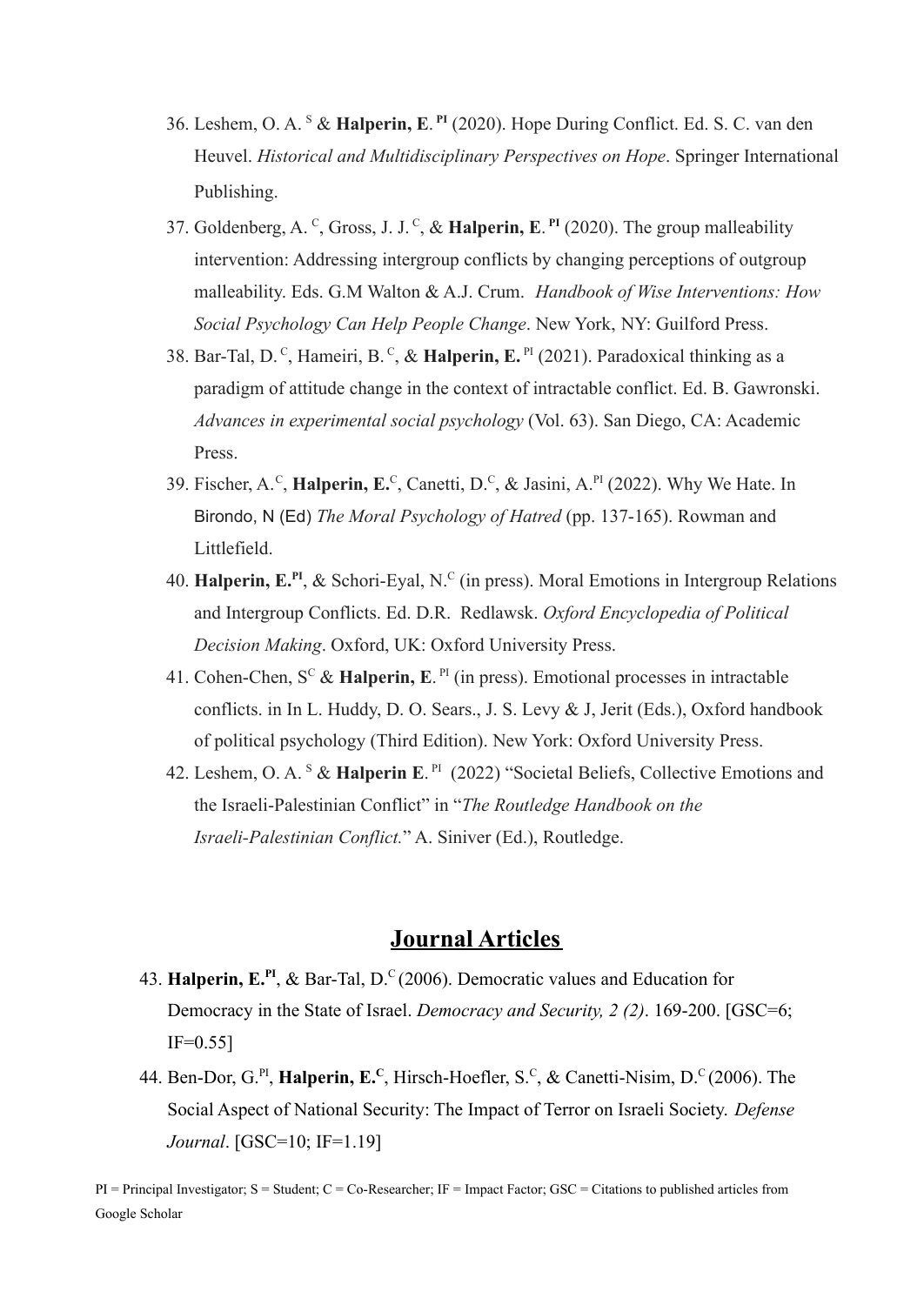- 45. Hirsch-Hoefler, S.PI , & **Halperin, E.<sup>C</sup>** (2006). Through the Squalls of Hate: Arab-Phobic Attitudes among Extreme Right and Moderate Right in Israel. *Palestine - Israel Journal of Politics, Economics, and Culture, 12*. 53-61. [GSC=5;]
- 46. **Halperin, E.<sup>PI</sup>**, Hirsch-Hoefler, S.<sup>C</sup>, & Canetti-Nisim, D.<sup>C</sup> (2006). The Xenophobic Demon is Already Out of the Bottle: On the Role of Psychological, Social, and Economic Predictors in the Formation of Xenophobic Attitudes towards Foreign Workers. *Social Issues in Israel, 1*. 89-127. [GSC=0; IF=0.21]
- 47. Canetti-Nisim, D.PI , Arieli, G.<sup>C</sup> , & **Halperin, E.<sup>C</sup>** (2007). Life, Pocketbook, or Culture: The Role of Perceived Security Threats in Promoting Exclusionist Political Attitudes toward Minorities in Israel. *Political Research Quarterly, 61*. 90-103. [GSC=103; IF=1.523]
- 48. Halperin, E.<sup>PI</sup>, Pedahzur, A.<sup>C</sup>, & Canetti-Nisim, D.<sup>C</sup> (2007). Psychoeconomic Approaches to the Study of Hostile Attitudes Toward Minority Groups: A Study Among Israeli Jews. *Social Science Quarterly, 88*. 177-198. [GSC=41; IF=1.34]
- 49. **Halperin, E.PI** , & Bar-Tal, D.<sup>C</sup> (2007). The fall of the peace camp in Israel. *Conflict and Communication Online, 6 (2)*.[GSC=20]
- 50. **Halperin, E.<sup>PI</sup>**, Canetti-Nisim, D.<sup>C</sup>, & Pedahzur, A.<sup>C</sup> (2007). Threatened by the uncontrollable: Psychological and socio-economic antecedents of social distance towards labor migrants in Israel. *International Journal of Intercultural Relations, 31 (4)*. 459-478. [GSC=34; IF=1.98]
- 51. Bar-Tal, D.<sup>PI</sup>, **Halperin, E.**<sup>C</sup>, & de-Rivera, J.<sup>C</sup> (2007). Collective emotions in conflict situations: Societal implications. *Journal of Social Issues, 63 (2)*. 441-460. [GSC=465; IF=2.483]
- 52. **Halperin, E PI .** (2008). Group-based hatred in intractable conflict in Israel. *Journal of Conflict Resolution, 52*. 713-736. [GSC= 255; IF=2.900]
- 53. Halperin, E.<sup>PI</sup>, Bar-Tal, D.<sup>C</sup>, Nets-Zehngut, R.<sup>C</sup>, & Drori, E.<sup>C</sup> (2008). Emotions in conflict: Correlates of fear and hope in the Israeli-Jewish society. *Peace and Conflict: Journal of Peace Psychology, 14*. 233-258. [GSC=88; IF= 1.04 ]
- 54. Bar-Tal, D.<sup>PI</sup>, & Halperin, E<sup>C</sup>. (2008). The Influence of Prime Minister Ehud Barak on Israeli Public Opinion - July 2000-February 2001. *Megamot, 45*. 435-463. [GSC = 26]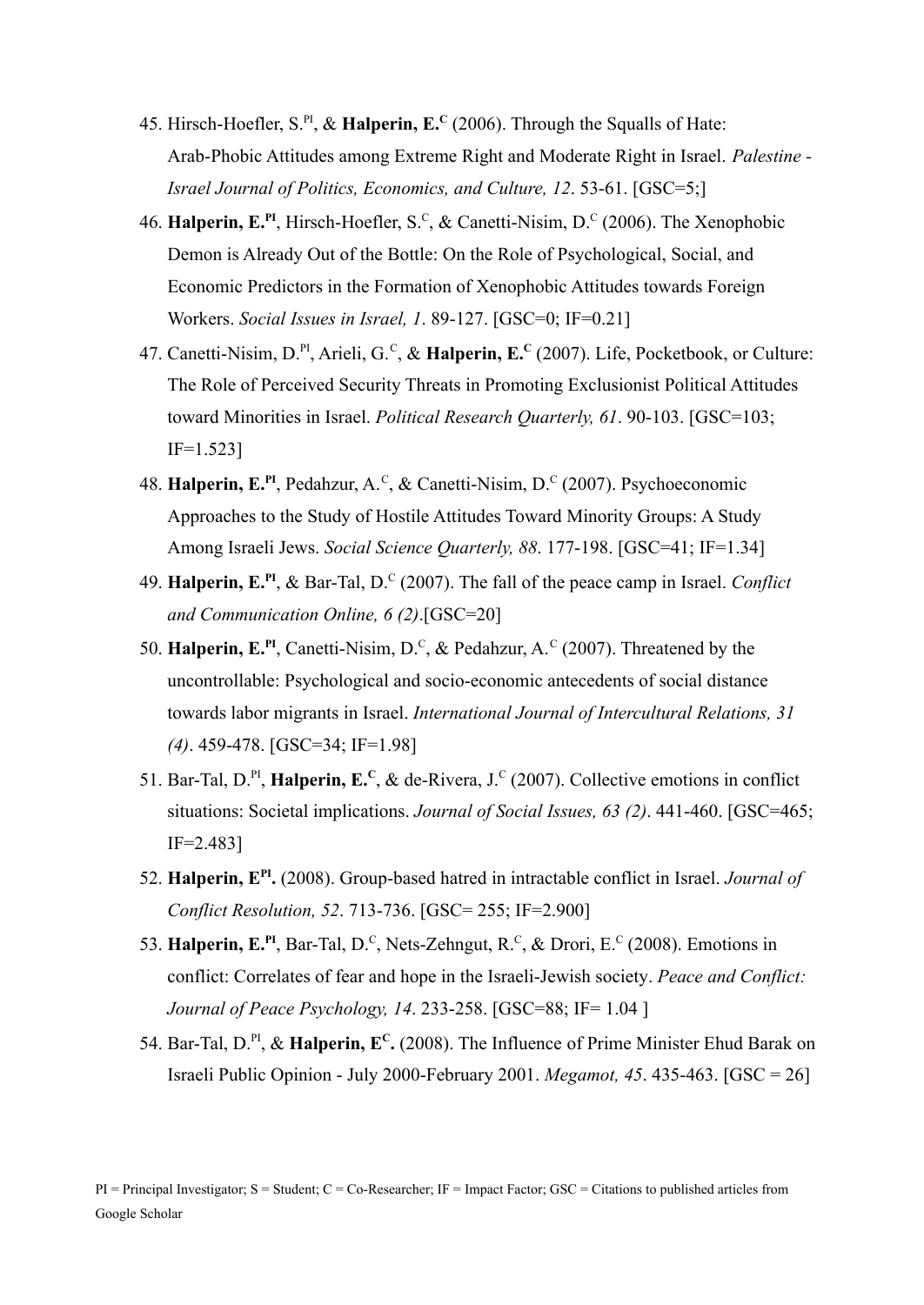- 55. Halperin, E.<sup>PI</sup>, Canetti-Nisim, D.<sup>C</sup>, & Hirsch-Hoefler, S<sup>C</sup> (2009). The Central Role of Group-Based Hatred as an Emotional Antecedent of Political Intolerance: Evidence from Israel. *Political Psychology, 30 (1)*. 93-123. [GSC=95; IF=3.265]
- 56. Gayer, C.<sup>PI</sup>, Tal, S.<sup>C</sup>, **Halperin, E.<sup>C</sup>**, & Bar-Tal, D.<sup>C</sup>(2009). Overcoming Psychological Barriers to Peaceful Conflict Resolution: The Role of Arguments about Losses. *Journal of Conflict Resolution, 53*. 951-975.[GSC= 82 ; IF=2.900]
- 57. Canetti-Nisim, D.<sup>PI</sup>, **Halperin, E.**<sup>C</sup>, Sharvit, K.<sup>PI</sup>, & Hobfoll, E. S.<sup>C</sup> (2009). A New Stress-Based Model of Political Extremism Personal Exposure to Terrorism, Psychological Distress, and Exclusionist Political Attitudes. *Journal of Conflict Resolution, 53 (3)*. 363-389. [GSC=287; IF=2.900]
- 58. Halperin, E.<sup>PI</sup>, Canetti-Nisim, D.<sup>C</sup>, Hobfoll, E. S.<sup>C</sup>, & Johnson J. R. (2009). Terror, Resource Gains and Exclusionist Political Attitudes among New Immigrants and Veteran Israelis. *Journal of Ethnic and Migration Studies, 35 (6)*. 997-1014. [GSC=18; IF=1.536]
- 59. Canetti-Nisim, D.<sup>PI</sup>, **Halperin, E.**<sup>C</sup>, Hobfoll, E. S.<sup>C</sup>, Hirsch-Hoefler, S.<sup>C</sup>, & Shapira, O.<sup>C</sup> (2009). On the Eve of Forced Disengagement: How Religiosity, Authoritarianism, and Threat Perceptions Impact Jewish Settlers' Exclusionism towards Arabs in Israel. *International Journal of Intercultural Relations, 33 (6)*. 463-474. [GSC=2; IF=1.580]
- 60. Bar-Tal, D.<sup>PI</sup>, **Halperin, E.**<sup>C</sup>, Sharvit, K.<sup>C</sup>, Rosler, N.<sup>C</sup>, & Raviv, A.<sup>C</sup> (2009). Moral aspects of prolonged occupation: Implications for an occupying society. *Israeli Sociology, 9*. 357-386. [GSC=17]
- 61. Sulitzeanu-Kenan, R.PI , & **Halperin, E.<sup>C</sup>** (2010). Making a Difference: Political Efficacy and Policy Preferences Polarization. *British Journal of Political Science, 43 (2)*. 295-322. [GSC=10; IF=4.292]
- 62. **Halperin, E.PI** , & Gross, J. J.<sup>C</sup> (2010). Intergroup anger in intractable conflict: Long-term sentiments predict anger responses during the Gaza War. *Group Processes and Intergroup Relations, 14 (4)*. 477-488. [GSC=87; IF= 2.641]
- 63. Bar-Tal, D.PI , **Halperin, E.<sup>C</sup>** , & Neta Oren.<sup>C</sup> (2010). Socio–psychological barriers to peace making: The case of the Israeli Jewish society. *Social Issues and Policy Review, 4 (1)*. 63-109. [GSC=122; IF=8.938]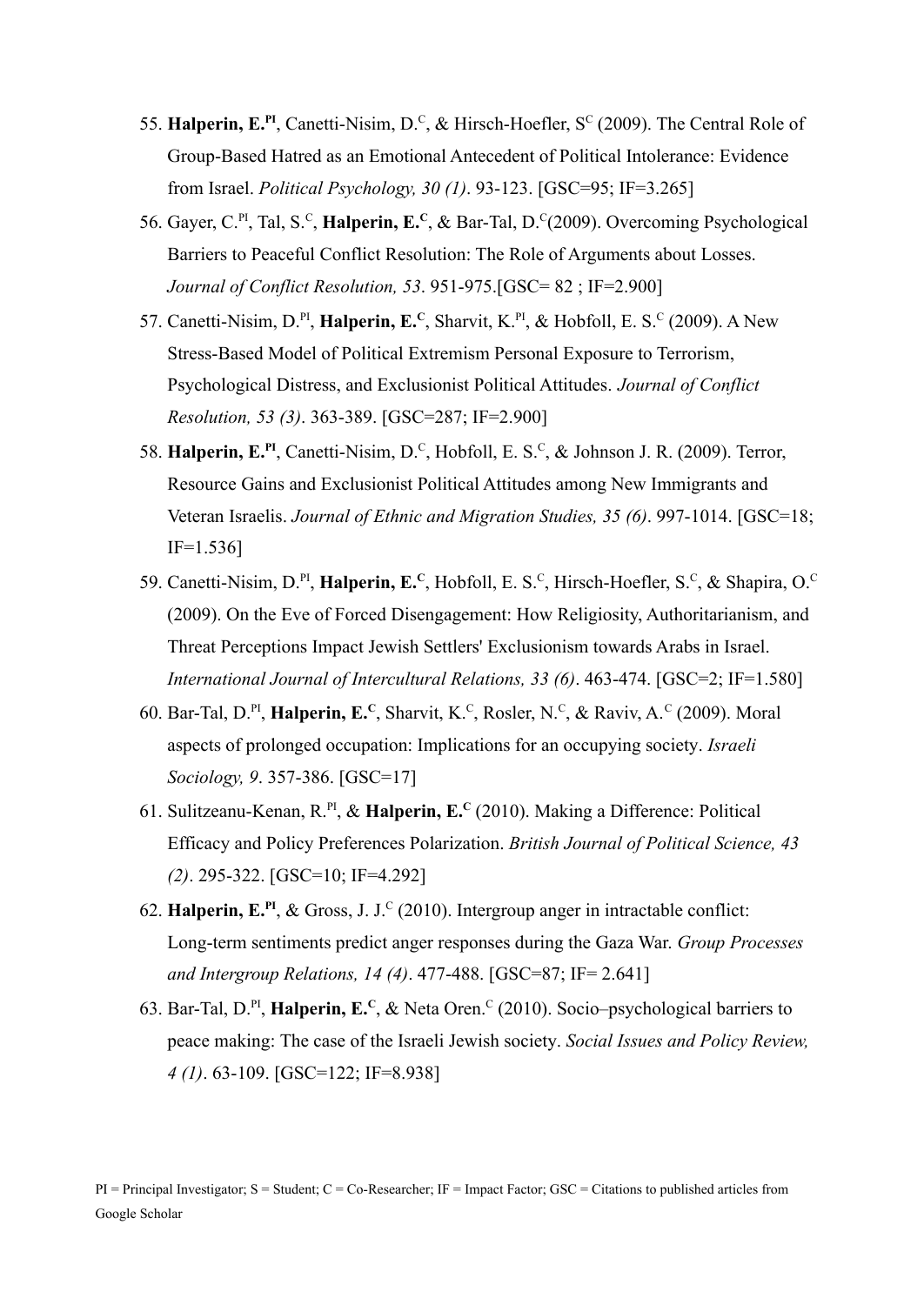- 64. **Halperin, E.<sup>PI</sup>**, & Schwartz, D.<sup>C</sup> (2010). Emotions in conflict resolution and post-conflict reconciliation. *Les Cahiers Internationaux de Psychologie Sociale, 1*. 215-234. [GSC=11]
- 65. **Halperin, E.<sup>PI</sup>**, Bar-Tal, D.<sup>C</sup>, Sharvit, K.<sup>C</sup>, Rosler, N.<sup>C</sup>, & Raviv, A.<sup>C</sup> (2010). Socio-psychological implications for an occupying society: The case of Israel. *Journal of Peace Research, 47 (1)*. 59-70. [GSC=53; IF=2.419]
- 66. **Halperin, E.<sup>PI</sup>, Russell, G. A.<sup>c</sup>, Trzesniewski, H. K.<sup>c</sup>, Gross, J. J.<sup>c</sup>, & Dweck, S. C.<sup>c</sup>** (2011). Promoting the Middle East peace process by changing beliefs about group malleability. *Science*. [GSC=219; IF=41.845]
- 67. **Halperin, E.<sup>PI</sup>**, Russell, A.<sup>C</sup>, Dweck, C.<sup>C</sup>, & Gross, J.<sup>C</sup> (2011). Anger, Hatred, and the Quest for Peace: Anger Can Be Constructive in the Absence of Hatred. *Journal of Conflict Resolution, 55 (2)*. 274-291. [GSC=139; IF=2.900]
- 68. **Halperin, E.PI** , & Bar-Tal, D.<sup>C</sup> (2011). Socio-psychological barriers to peace making: An empirical examination within the Israeli Jewish society. *Journal of Peace Research, 48*. 637-651. [GSC=160; IF=2.419]
- 69. Čehajić.S.<sup>PI</sup>, Effron, D.<sup>C</sup>, **Halperin, E.<sup>C</sup>**, Liberman, V.<sup>C</sup>, & Ross, L.<sup>C</sup> (2011). Affirmation, acknowledgment of ingroup responsibility for victimization, and support for reparative measures. *Journal of Personality and Social Psychology, 101 (2)*. 256-270. [GSC=169; IF = 5.733]
- 70. Halperin, E.<sup>PI</sup>, & Gross, J. J.<sup>C</sup> (2011). Emotion regulation in violent conflict: Reappraisal, hope, and support for humanitarian aid to the opponent in wartime. *Cognition and Emotion, 25 (7)*. 1228-1236. [GSC=114; IF=2.563]
- 71. **Halperin, E.PI** (2011). Emotional Barriers to Peace: Emotions and Public Opinion of Jewish Israelis About the Peace Process in the Middle East. *Peace and Conflict: Journal of Peace Psychology, 17 (1)*. 22-45. [GSC=141]
- 72. Reifen Tagar, M.<sup>PI</sup>, **Halperin, E.**<sup>C</sup>, & Federico, C.<sup>C</sup> (2011). The positive effect of negative emotions in protracted conflict: The case of anger. *Journal of Experimental Social Psychology, 47 (1)*. 157-163. [GSC=116; IF=3.291]
- 73. Halperin, E.<sup>PI</sup>, Crisp, R.<sup>C</sup>, Husnu, S.<sup>C</sup>, Dweck, C.<sup>C</sup>, & Gross, J.<sup>C</sup> (2012). Promoting intergroup contact by changing beliefs: Group malleability, intergroup anxiety, and contact motivation. *Emotion, 12 (6)*. 1192-1195. [GSC=88; IF=3.039]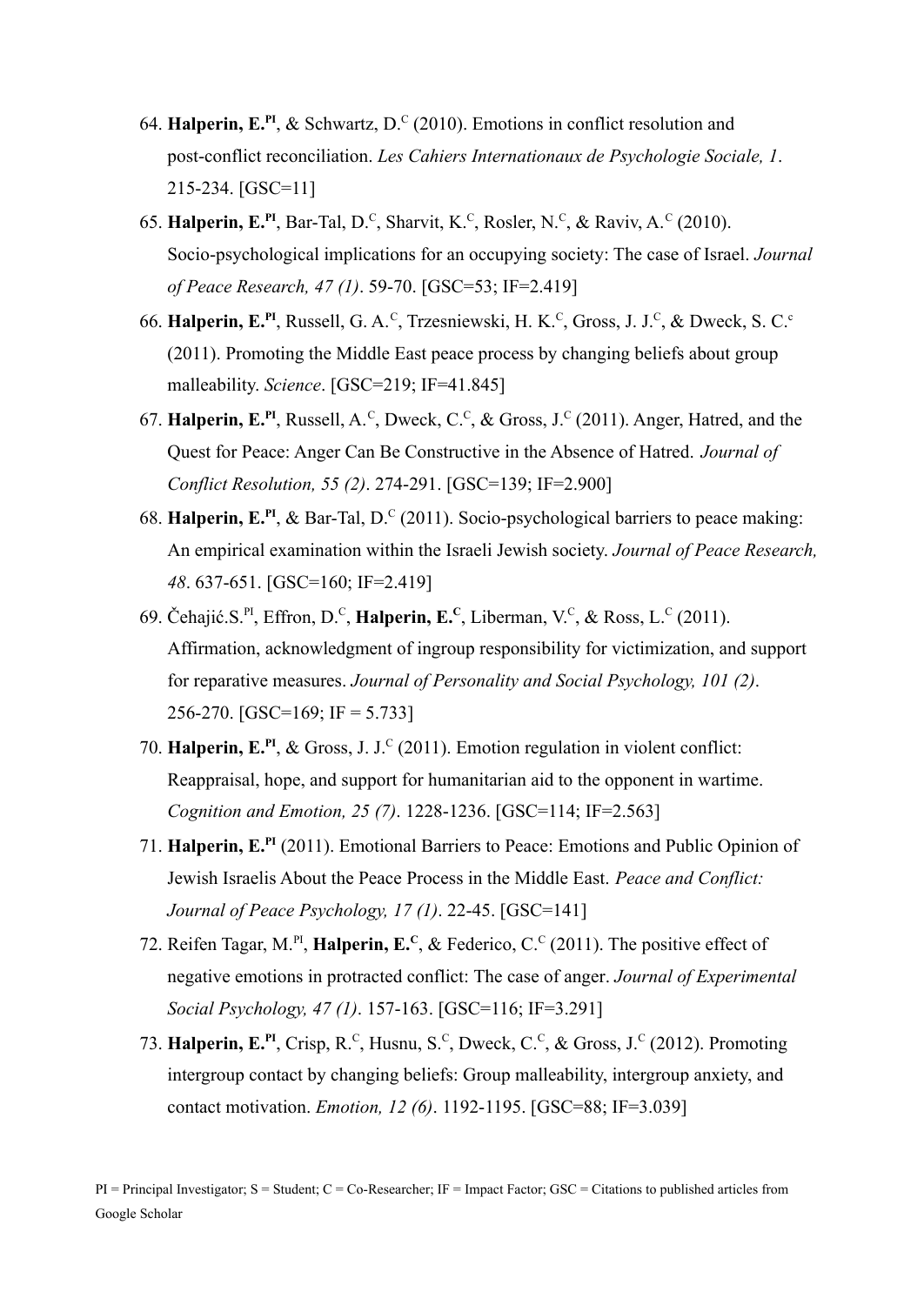- 74. **Halperin, E.<sup>PI</sup>**, Canetti-Nisim, D.<sup>C</sup>, & Kimhi, S.<sup>C</sup> (2012). In love with hatred: A longitudinal study on the political consequences of group-based hatred. *Journal of Applied Social Psychology, 42 (9)*. 2231-2256. [GSC=15; IF=1.231]
- 75. Bar-Tal, D.PI , Sharvit, K.<sup>C</sup> , Zafran, A.<sup>C</sup> , & **Halperin, E.PI** (2012). Ethos of conflict: The concept and its measurement. *Peace and Conflict: Journal of Peace Psychology, 18* (1). 40-61. [GSC=146]
- 76. Halperin, E.<sup>PI</sup>, Pliskin, R.<sup>C</sup>, Saguy, T.<sup>C</sup>, Liberman, V.<sup>C</sup>, & Gross, J. J.<sup>C</sup> (2013). Emotion Regulation and the Cultivation of Political Tolerance Searching for a New Track for Intervention. *Journal of Conflict Resolution, 58* (6). 1110-1138. [GSC=72; IF=2.900]
- 77. Cohen-Chen, S<sup>s</sup>., **Halperin, E.**<sup>C</sup>, Saguy, T.<sup>C</sup>, & Van Zomeren, M.<sup>PI</sup> (2013). Beliefs about the malleability of immoral groups facilitate collective action. *Social Psychological and Personality Science, 5* (2). 201-210. [GSC=37; IF=4.385]
- 78. Cohen-Chen, S.<sup>s</sup>, **Halperin, E.**<sup>C</sup>, Crisp, R. J.<sup>c</sup>, & Gross, J. J.<sup>PI</sup> (2013). Hope in the Middle East Malleability Beliefs, Hope, and the Willingness to Compromise for Peace. *Social Psychological and Personality Science, 5* (1). 67-75. [GSC=156; IF=4.385]
- 79. Gross, J. J.PI , **Halperin, E.<sup>C</sup>** , & Porat, R.<sup>C</sup> (2013). Emotion regulation in intractable conflicts. *Current Directions in Psychological Science, 22* (6). 423-429. [GSC= 50; IF=4.481]
- 80. Levontin, L.<sup>PI</sup>, Halperin, E.<sup>C</sup>, & Dweck, C.<sup>C</sup> (2013). Implicit theories block negative attributions about a longstanding adversary: The case of Israelis and Arabs. *Journal of Experimental Social Psychology, 49* (4). 670-675. [GSC=32; IF=3.291]
- 81. Halperin, E.<sup>PI</sup>, Porat, R.<sup>C</sup>, & Wohl, M.<sup>C</sup> (2013). Extinction threat and reciprocal threat reduction: Collective angst predicts willingness to compromise in intractable intergroup conflicts. *Group Processes and Intergroup Relations, 16* (6). 797-813. [GSC= 35; IF= 2.237]
- 82. Halperin, E.<sup>PI</sup>, Porat, R.<sup>C</sup>, Tamir, M.<sup>C</sup>, & Gross, E.<sup>C</sup> (2013). Can Emotion Regulation Change Political Attitudes in Intractable Conflicts? From the Laboratory to the Field. *Psychological Science, 24* (1). 106-111. [GSC=129; IF=6.128]
- 83. Bar-Tal, D.PI , & **Halperin, E.<sup>C</sup>** (2013). The nature of socio-psychological barriers to peaceful conflict resolution and ways to overcome them. *conflict and communication online, 12* (2). [GSC=11; IF=6.117]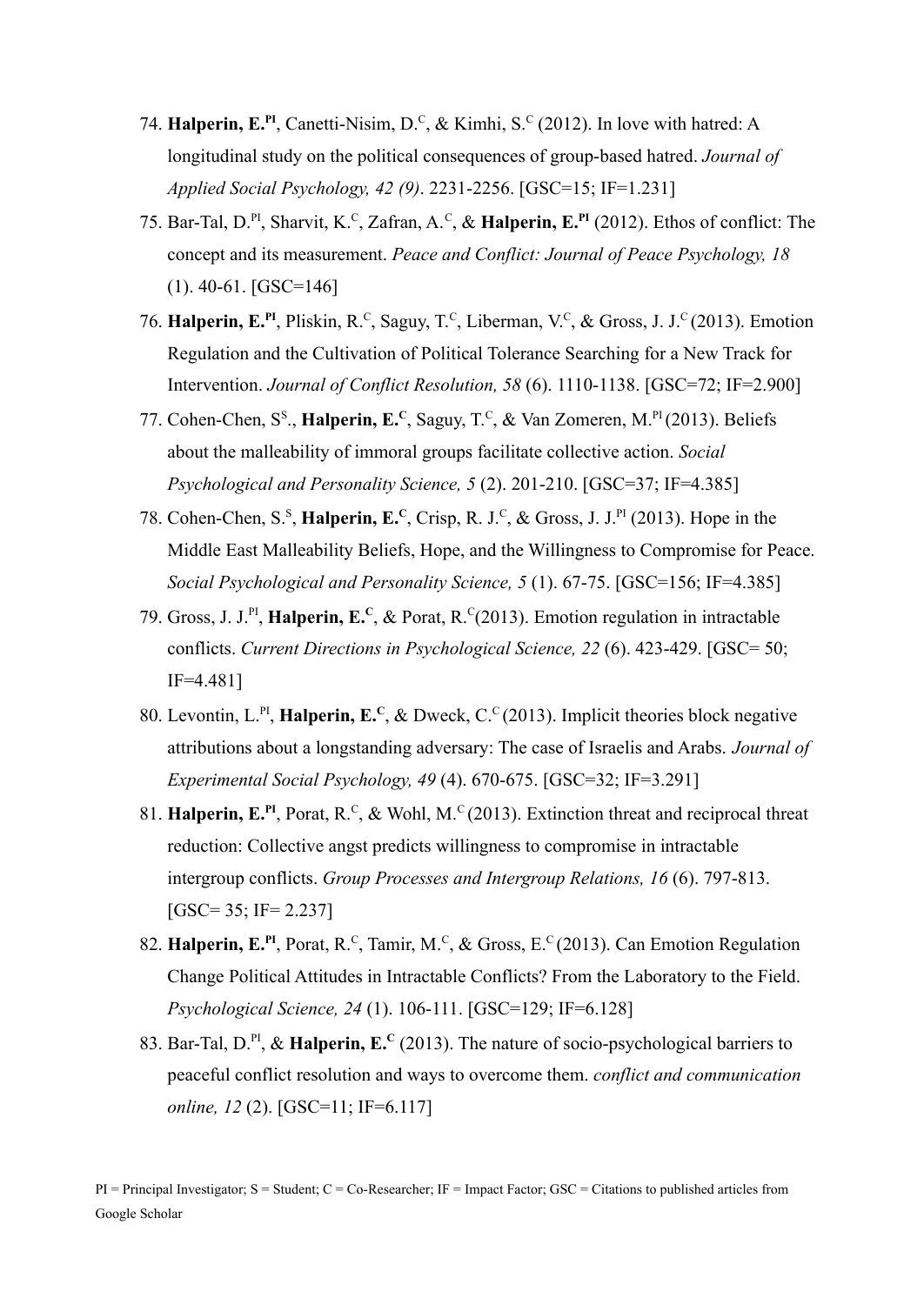- 84. Schori-Eyal, N.<sup>PI</sup>, **Halperin, E.**<sup>C</sup>, & Bar-Tal, D.<sup>C</sup> (2014). Three layers of collective victimhood: Effects of multileveled victimhood on intergroup conflicts in the Israeli-Arab context. *Journal of Applied Social Psychology, 44* (12). 778-794.  $[GSC=43; IF=1.439]$
- 85. Hameiri, B.<sup>s</sup>, Bar-Tal, D.<sup>c</sup>, & Halperin, E.<sup>PI</sup> (2014). Challenges for Peacemakers How to Overcome Socio-Psychological Barriers. *Policy Insights from the Behavioral and Brain Sciences, 1* (1). 164-171. [GSC=19; IF=1.38]
- 86. Pliskin, R.<sup>S</sup> , Bar-Tal, D.<sup>C</sup> , Sheppes, G.<sup>C</sup> , & **Halperin, E.PI** (2014). Are Leftists More Emotion-Driven Than Rightists? The Interactive Influence of Ideology and Emotions on Support for Policies. *Personality and Social Psychology Bulletin, 40* (12). 1681-1697. [GSC=26; IF = 2.49]
- 87. Nasie, M.<sup>s</sup>, Bar-Tal, D.<sup>c</sup>, Pliskin, R.<sup>PI</sup>, Nahhas, E.<sup>c</sup>, & **Halperin, E.<sup>PI</sup>** (2014). Overcoming the Barrier of Narrative Adherence in Conflicts Through Awareness of the Psychological Bias of Naïve Realism. *Personality and Social Psychology Bulletin, 40*  $(11)$ . 1543-1556. [GSC= 31; IF = 2.49]
- 88. Goldenberg, A.<sup>S</sup>, Saguy, T.<sup>C</sup>, & Halperin, E.<sup>PI</sup> (2014). How group-based emotions are shaped by collective emotions: Evidence for emotional transfer and emotional burden. *Journal of Personality and Social Psychology, 107* (4). 581-596. [GSC=53; IF = 5.733]
- 89. Hameiri, B.<sup>s</sup>, Porat, R.<sup>c</sup>, Bar-Tal, D.<sup>c</sup>, Bieler, A.<sup>c</sup>, & **Halperin, E.<sup>PI</sup>** (2014). Paradoxical thinking as a new avenue of intervention to promote peace. *Proceedings of the National Academy of Sciences of the United States, 111*. 10996-11001. [GSC=25; IF=9.504]
- 90. **Halperin, E.<sup>PI</sup>**, Cohen-Chen, S.<sup>S</sup>, & Goldenberg, A.<sup>C</sup> (2014). Indirect emotion regulation in intractable conflicts: A new approach to conflict resolution. *European Review of Social Psychology, 25* (1). 1-31. [GSC=45; IF=3.75]
- 91. Saguy, T.<sup>PI</sup>, & Halperin, E.<sup>c</sup> (2014). Exposure to outgroup members criticizing their own group facilitates intergroup openness. *Personality and Social Psychology Bulletin, 40* (6). 791-802. [GSC=31; IF = 2.49]
- 92. Bar-Tal, D.PI , & **Halperin, E.<sup>C</sup>** (2014). Societal beliefs and emotions as socio-psychological barriers to peaceful conflict resolution. *Palestine Israel Journal, 19* (3). 18-27. [GSC=5]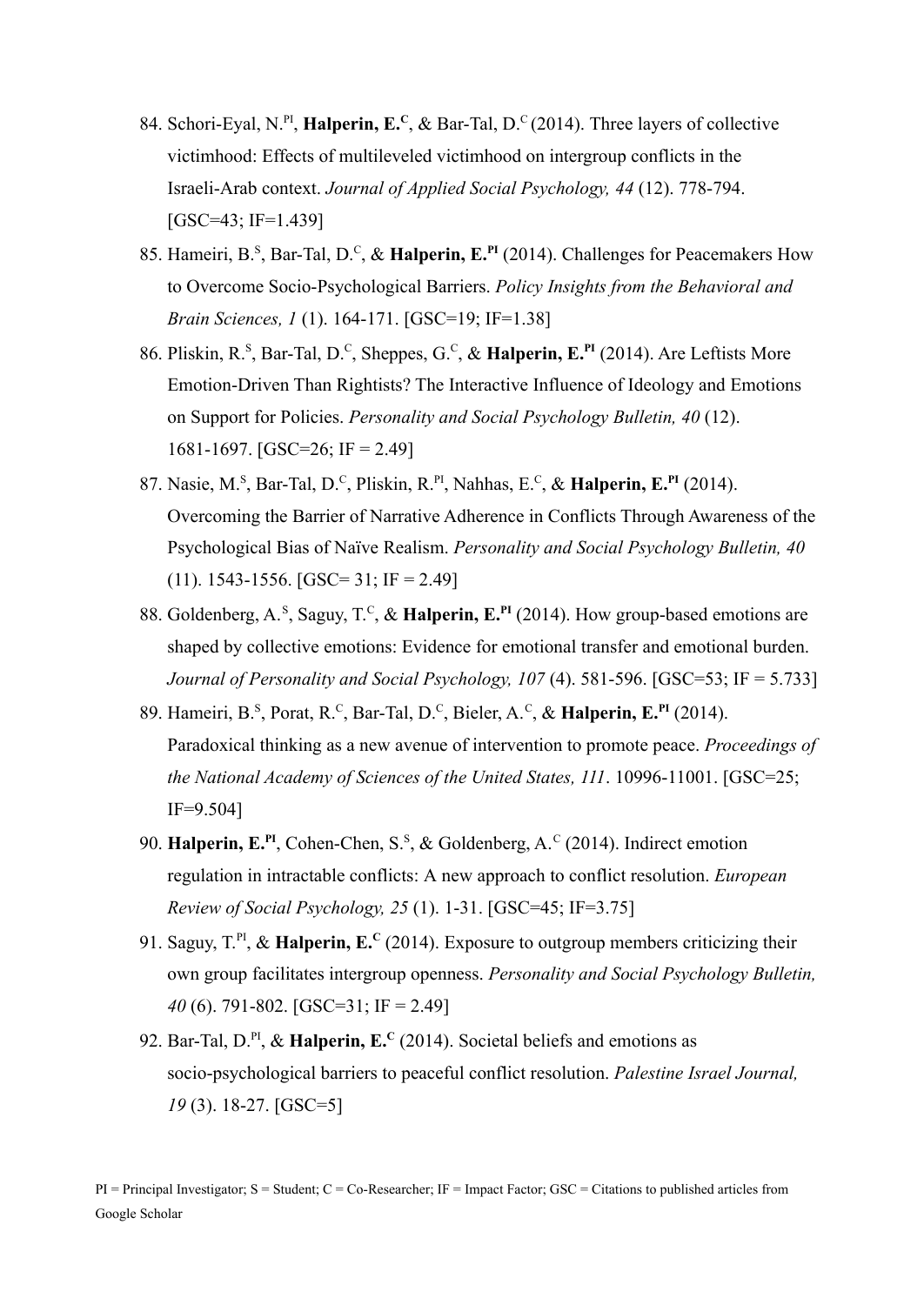- 93. Reifen Tagar, M.<sup>s</sup>, Morgan, G. S.<sup>c</sup>, Skitka, L.<sup>c</sup>, & Halperin, E.<sup>PI</sup> (2014). Moral conviction in the context of protracted intergroup conflict: When ideology matters in the Israeli-Palestinian conflict. *European Journal of Social Psychology, 44* (2). 117-125. [GSC=5; IF=2.048]
- 94. Bar-Tal, D.<sup>PI</sup>, & Halperin, E.<sup>C</sup> (2014). Socio-psychological barriers for peace making and ideas to overcome them / Barreras sociopsicológicas para la paz e ideas para superarlas. *Revista de Psicologia Social, 29 (1)*. [GSC=5; IF=0.886]
- 95. Cohen-Chen, S.<sup>S</sup>, **Halperin, E.**C, Porat, R.<sup>C</sup>, & Bar-Tal, D.<sup>PI</sup> (2014). The differential effects of hope and fear on information processing in intractable conflict. *Journal of Social and Political Psychology, 2* (1). 11-30. [GSC=31; IF=2.782]
- 96. **Halperin, E.PI** (2014). Emotion, emotion regulation, and conflict resolution. *Emotion Review, 6* (1). 68-76. [GSC= 145; IF=4.258]
- 97. Halperin, E<sup>PI</sup>., & Pliskin, R.<sup>C</sup> (2015). Emotions and emotion regulation in intractable conflict: Studying emotional processes within a unique context. *Political Psychology*, *36*, 119-150.
- 98. Wayne, C.<sup>s</sup>, Porat, R.<sup>c</sup>, Tamir, M.<sup>c</sup>, & Halperin, E.<sup>PI</sup> (2015). Rationalizing Conflict The Polarizing Role of Accountability in Ideological Decision Making. *Journal of Conflict Resolution*. [GSC=6; IF=2.900]
- 99. Schori-Eyal, N.<sup>S</sup>, Reifen Tagar, M.<sup>C</sup>, Saguy, T.<sup>C</sup>, & **Halperin, E.<sup>PI</sup>** (2015). The benefits of group-based pride: Pride can motivate guilt in intergroup conflicts among high glorifiers. *Journal of Experimental Social Psychology, 61*. 79-83. [GSC=30; IF=3.291]
- 100. Fernández, S.<sup>PI</sup>, Saguy, T.<sup>C</sup>, & Halperin, E.<sup>C</sup> (2015). The Paradox of Humiliation: the Acceptance of an Unjust Devaluation of the Self. *Personality and Social Psychology Bulletin, 41* (7). [GSC=31; IF=2.970]
- 101. Saguy, T.PI, Szekeres, H.C, Nouri, R.C, Goldenberg, A.C, Doron, G.C, Dovidio, J. F.C, Yunger, C.C, & Halperin, E.C (2015). Awareness of intergroup help can rehumanize the out-group. Social Psychological and Personality Science, 6 (5). 551-558. [GSC=17; IF=3.605]
- 102. Kudish, S.<sup>s</sup>, Cohen-Chen, S.<sup>c</sup>, & Halperin, E.<sup>PI</sup> (2015). Increasing support for concession-making in intractable conflicts: The role of conflict uniqueness. *Peace and Conflict: Journal of Peace Psychology, 21* (2). 248-263. [GSC=15]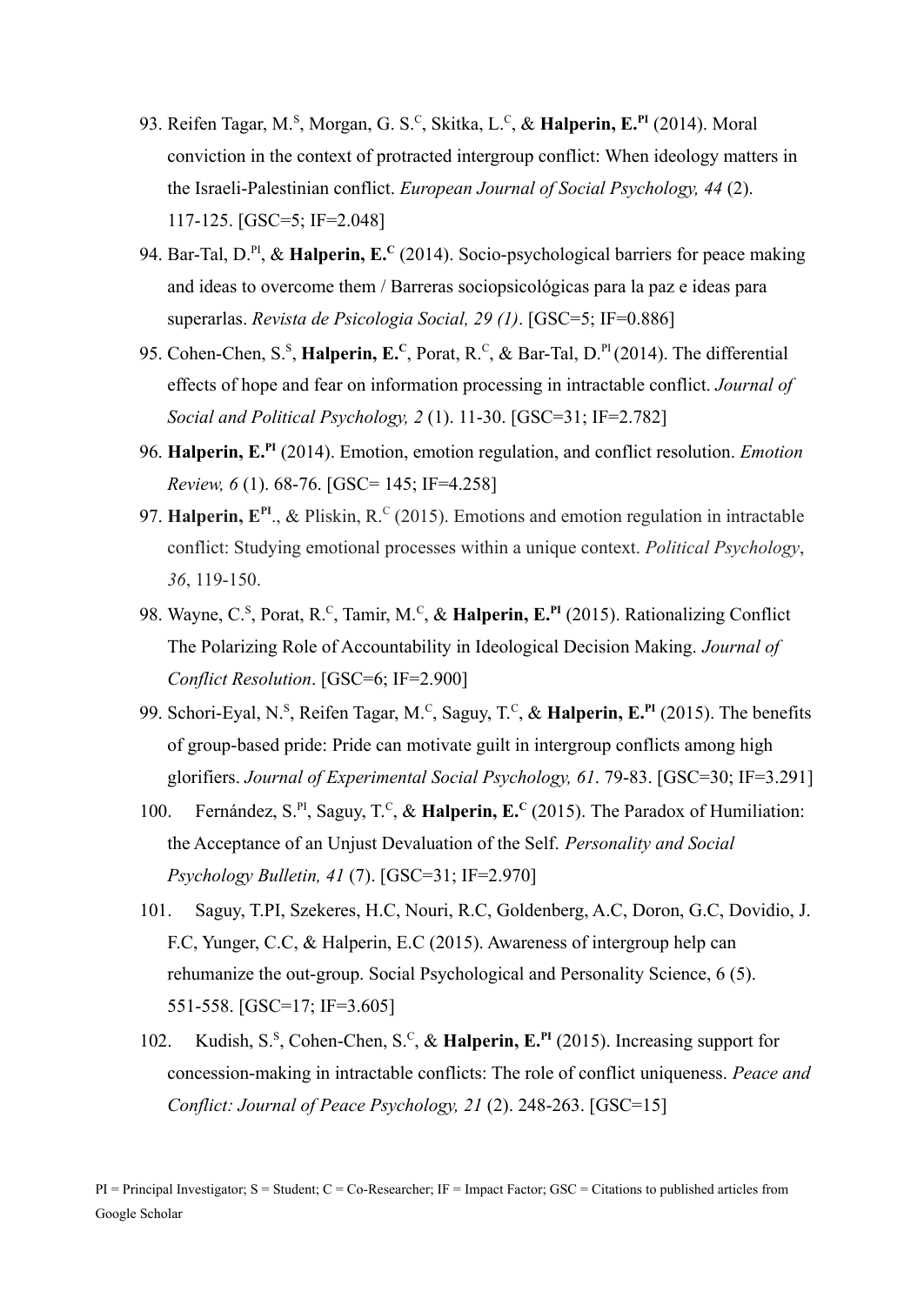- 103. Pliskin, R.<sup>s</sup>, Sheppes, G.<sup>c</sup>, & Halperin, E.<sup>PI</sup> (2015). Running for your life, in context: Are rightists always less likely to consider fleeing their country when fearing future events? *Journal of Experimental Social Psychology, 59*. 90-95. [GSC=15; IF=3.291]
- 104. Wohl, M. J.<sup>PI</sup>, Cohen-Chen, S.<sup>C</sup>, **Halperin, E.<sup>C</sup>**, Caouette, J.<sup>C</sup>, Hayes, N.<sup>C</sup>, & Hornsey, M. J.<sup>C</sup> (2015). Belief in the Malleability of Groups Strengthens the Tenuous Link Between a Collective Apology and Intergroup Forgiveness. *Personality and Social Psychology Bulletin, 41* (5). 714-725. [GSC=39; IF=2.970]
- 105. Cohen-Chen, S.<sup>S</sup>, Crisp, R. J.<sup>C</sup> & Halperin, E.<sup>PI</sup> (2015). Perceptions of a changing world induce hope and promote peace in intractable conflicts. *Personality and Social Psychology Bulletin, 41*. 498-512. [GSC=47; IF=2.970;]
- 106. Gubler, J. R.<sup>PI</sup>, **Halperin, E.**<sup>C</sup>, & Hirschberger, G.<sup>C</sup> (2015). Humanizing the Outgroup in Contexts of Protracted Intergroup Conflict. *Journal of Experimental Political Science, 2* (1). 36-46. [GSC=23; IF=1.32]
- 107. **Halperin, E.<sup>PI</sup>, & Pliskin, R.<sup>C</sup> (2015). Emotions and Emotion Regulation in** Intractable Conflict: Studying Emotional Processes Within a Unique Context. *Political Psychology, 36*. 119-150. [GSC=76; IF=2.265]
- 108. Porat, R.<sup>S</sup>, Halperin, E.<sup>C</sup>, & Bar-Tal, D.<sup>PI</sup> (2015). The Effect of Sociopsychological Barriers on the Processing of New Information about Peace Opportunities. *Journal of Conflict Resolution, 59* (1). 93-119. [GSC=48; IF=2.900]
- 109. Shuman, E.<sup>s</sup>, Cohen-Chen, S.<sup>c</sup>, Hirsch-Hoefler, S.<sup>c</sup>, & Halperin, E.<sup>PI</sup> (2016). Explaining normative versus non-normative action: The role of implicit theories. *Political Psychology, 27* (6). 835-852. [GSC=17; IF=2.782]
- 110. Hameiri, B.<sup>S</sup>, Porat, R.<sup>C</sup>, Bar-Tal, D.<sup>C</sup>, & Halperin, E.<sup>PI</sup> (2016). Moderating attitudes in times of violence through paradoxical thinking intervention. *Proceedings of the National Academy of Sciences of the United States, 113* (43). 12105-12110. [GSC=19; IF=9.504]
- 111. Wayne, C.<sup>s</sup>, Porat, R.<sup>c</sup>, Tamir, M.<sup>c</sup>, & Halperin, E.<sup>PI</sup> (2016). Rationalizing conflict: The polarizing role of accountability in ideological decision making. *Journal of Conflict Resolution, 60* (8). 1473-1502. [GSC= 6; IF=2.900]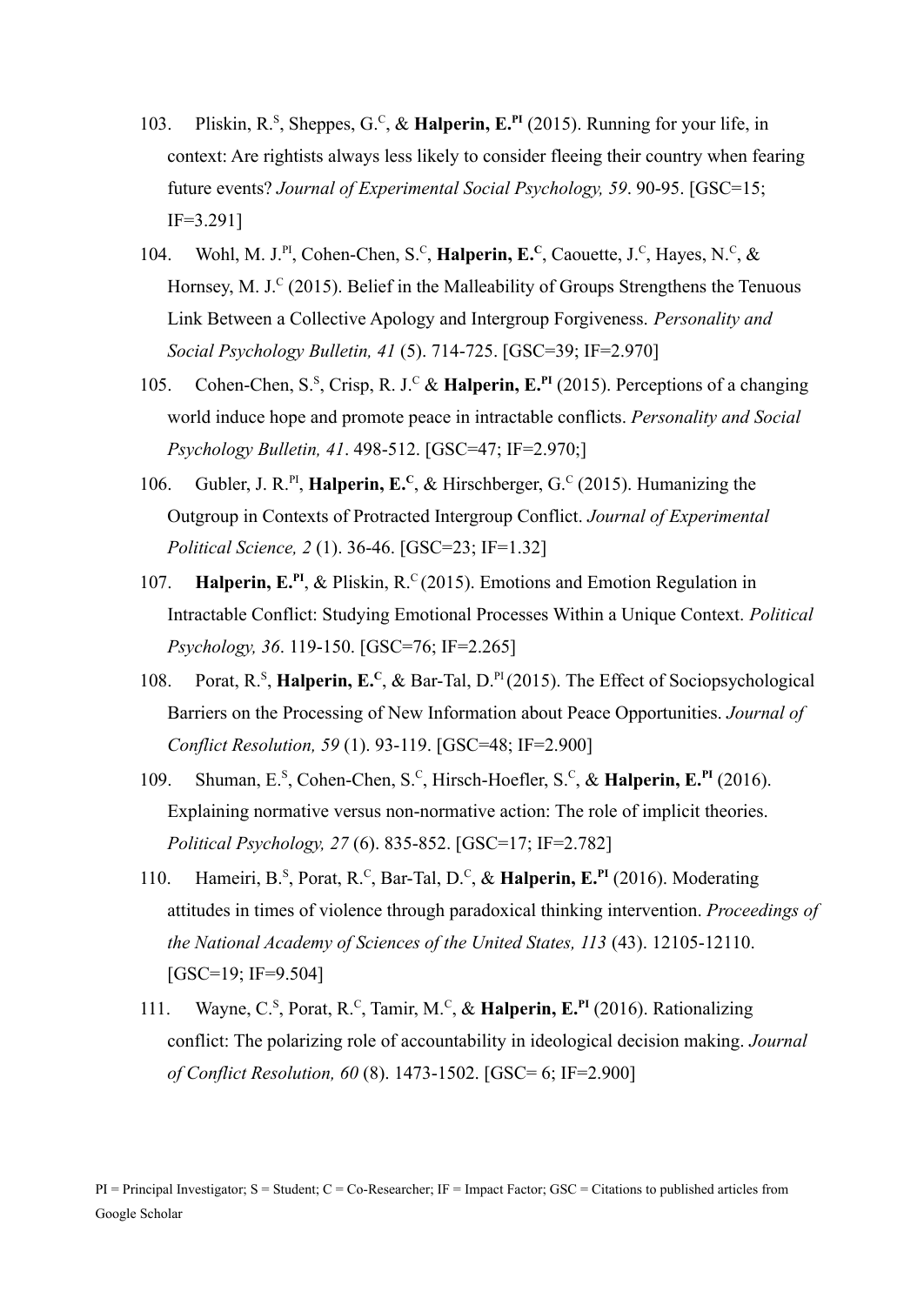- 112. Magal T.<sup>s</sup>, Bar-Tal D.<sup>c</sup>, & Halperin, E.<sup>PI</sup> (2016). "Why is it so difficult to motivate people to support for peace processes?" A case study of the Jewish-Israeli society 2009-2015. *POLITIKA*.
- 113. Sznycer, D.<sup>PI</sup>, Tooby, J.<sup>C</sup>, Cosmides, L.<sup>C</sup>, Porat, R.<sup>C</sup>, Shalvi, S.<sup>C</sup>, & Halperin, E.<sup>C</sup> (2016). Shame closely tracks the threat of devaluation by others, even across cultures. *Proceedings of the National Academy of Sciences, 113* (10). 2625-2630. [GSC=149; IF=9.412]
- 114. Čehajić-Clancy, S.<sup>PI</sup>, Goldenberg, A.<sup>C</sup>, Gross. J.J.<sup>C</sup>, & Halperin, E.<sup>PI</sup> (2016). Social-Psychological Interventions for Intergroup Reconciliation: An Emotion Regulation Perspective. *Psychological Inquiry, 27* (2). 73-88. [GSC=45; IF=10.273]
- 115. Porat,  $R^S$ , **Halperin, E.**<sup>c</sup>, & Tamir, M.<sup>PI</sup> (2016). What we want is what we get: Group-based emotional preferences and conflict resolution. *Journal of Personality and Social Psychology, 110* (2). 167-190. [GSC=99; IF=4.539]
- 116. Porat, R.<sup>S</sup>, Halperin, E.<sup>C</sup>, Mannheim, I.<sup>C</sup>, & Tamir, M.<sup>PI</sup> (2016). Together we cry: Social motives and preferences for group-based sadness. *Cognition and Emotion*. 66-79. [GSC=30; IF=2.490]
- 117. Kahn, D. T.<sup>PI</sup>, Liberman, V.<sup>C</sup>, **Halperin, E.<sup>C</sup>**, & Ross, L.<sup>C</sup> (2016). Intergroup Sentiments, Political Identity, and Their Influence on Responses to Potentially Ameliorative Proposals in the Context of an Intractable Conflict. *Journal of Conflict Resolution, 60* (1). 61-88. [GSC=25; IF=2.900]
- 118. Goldenberg, A.<sup>S</sup>, Halperin, E.<sup>C</sup>, Van-Zomeren, M.<sup>C</sup>, & Gross, J.J.<sup>PI</sup> (2016). The process model of group-based emotion: Integrating intergroup emotion and emotion regulation perspectives. *Personality and Social Psychology Review, 20* (2). 118-141. [GSC=108; IF=11.110]
- 119. Wohl, M. J. A.<sup>PI</sup>, Porat, R.<sup>C</sup>, & Halperin, E.<sup>C</sup> (2016). Unfreezing cognitions during an intractable conflict: Does an external incentive for negotiating peace and (low levels of) collective angst increase information seeking? *British Journal of Social Psychology, 55*. 65-87. [GSC=10; IF=2.610]
- 120. Vishkin, A.<sup>s</sup>, Bigman, Y.E.<sup>c</sup>, Porat, R.<sup>c</sup>, Solak, N.<sup>c</sup>, **Halperin, E.<sup>c</sup>**, & Tamir, M. (2016). God rest our hearts: Religiosity and cognitive reappraisal. *Emotion, 16* (2). 252-262. [GSC=38; IF=3.360]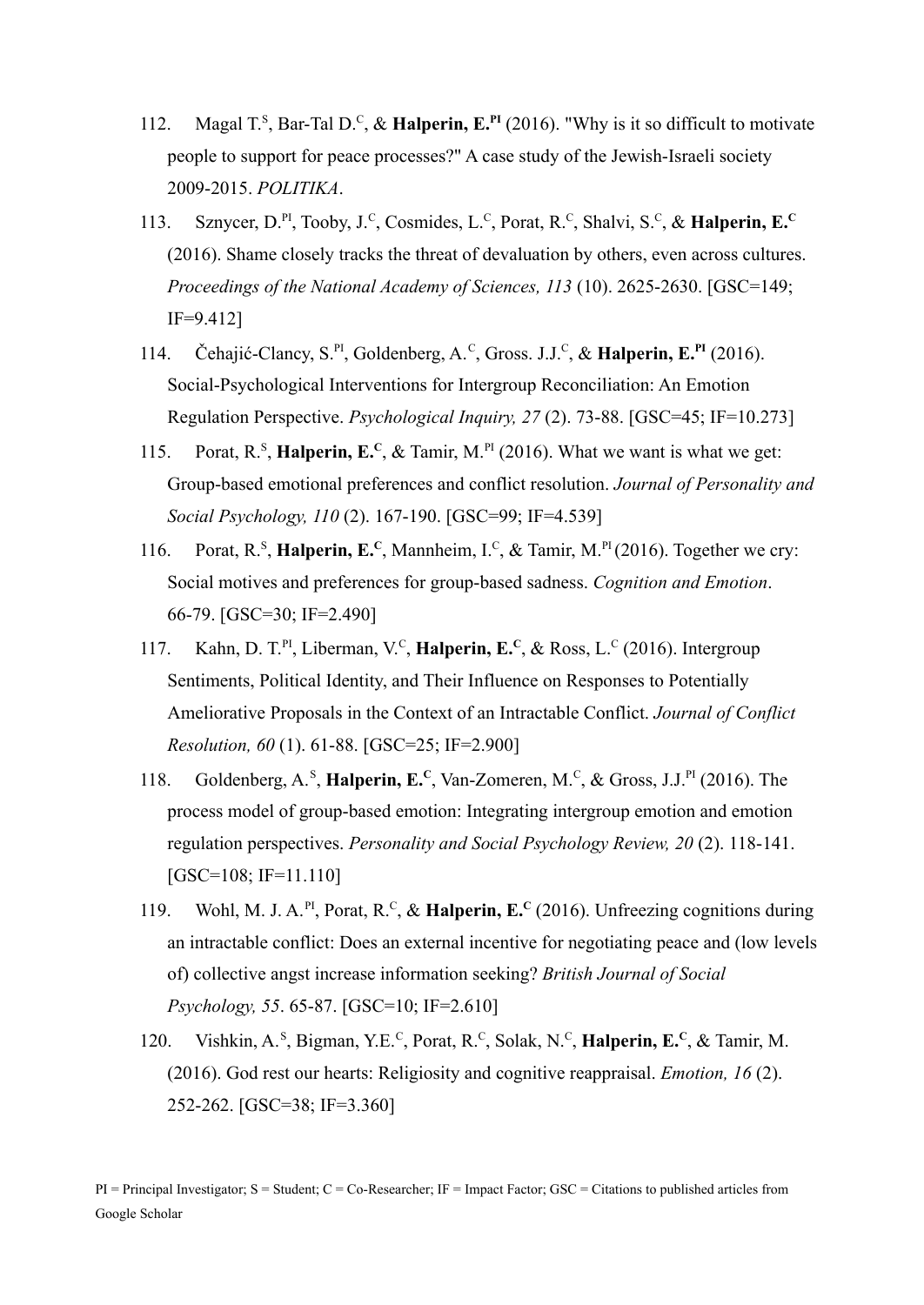- 121. Kimel, S.Y.<sup>S</sup>, Huesmann, L.R.<sup>C</sup>, Kunst, J.<sup>C</sup>, & Halperin, E.<sup>PI</sup> (2016). Living in a genetic world: How learning about interethnic genetic similarities and differences affects peace and conflict. *Personality and Social Psychology Bulletin, 42* (5). 688-700. [GSC=41; IF=3.130]
- 122. Sznycer, D.<sup>PI</sup>, Lopez Seal, M. F.<sup>c</sup>, Sell, A.<sup>c</sup>, Lim, J.<sup>c</sup>, Porat, R.<sup>c</sup>, Shalvi, S.<sup>c</sup>, **Halperin, E.<sup>C</sup>**, Cosmides, L.<sup>C</sup>, & Tooby, J.<sup>C</sup> (2017). Support for redistribution is shaped by compassion, envy, and self-interest, but not a taste for fairness. *Proceedings of the National Academy of Sciences of the United States, 114* (31). 8420-8425. [GSC=32; IF=9.350]
- 123. **Halperin, E.<sup>PI</sup>, & Reifen Tagar, M<sup>C</sup>. (2017). Emotions in conflicts: Understanding** emotional processes sheds light on the nature and potential resolution of intractable conflicts. *Current Opinion in Psychology, 17*. 94-94. [GSC=17; IF=3.430]
- 124. Levy, A.<sup>s</sup>, van Zomeren, M.<sup>c</sup>, Saguy, T.<sup>c</sup>, & Halperin, E.<sup>PI</sup> (2017). Intergroup emotions and gateway groups: Introducing multiple social identities into the study of emotions in conflict. *Social and Personality Psychology Compass, 11* (6). 1-15. [GSC=14; IF=3.480]
- 125. Levy, A.<sup>s</sup>, Saguy, T.<sup>c</sup>, **Halperin, E.**<sup>c</sup>, & Van Zomeren, M.<sup>PI</sup> (2017). Bridges or barriers? Conceptualization of the role of multiple identity gateway groups in intergroup relations. *Frontiers in Psychology, 8*. 1-12. [GSC=10; IF=2.390]
- 126. Alkoby, A.<sup>s</sup>, **Halperin, E.**<sup>C</sup>, Tarrasch, R.<sup>c</sup>, & Levit-Binnun, N.<sup>PI</sup> (2017). Increased Support for Political Compromise in the Israeli-Palestinian Conflict Following an 8-Week Mindfulness Workshop. *Mindfulness, 8* (5). 1345-1353. [GSC=12; IF=3.100]
- 127. Goldenberg, A.<sup>S</sup>, Enav, Y.<sup>C</sup>, **Halperin, E.**<sup>C</sup>, Saguy, T.<sup>C</sup>, & Gross, J.<sup>PI</sup> (2017). Emotional compensation in parents. *Journal of Experimental Social Psychology, 69*. 150-155. [GSC=2; IF=3.650]
- 128. Levy, A.<sup>s</sup>, Saguy, T.<sup>c</sup>, van Zomeren, M.<sup>c</sup>, & Halperin, E.<sup>PI</sup> (2017). Ingroups, outgroups, and the gateway groups between: The potential of dual identities to improve intergroup relations. *Journal of Experimental Social Psychology, 70*. 260-271. [GSC=32; IF=3.650]
- 129. Cohen-Chen, S.<sup>s</sup>, Crisp, R. J.<sup>c</sup>, & Halperin, E.<sup>PI</sup> (2017). Hope Comes in Many Forms: Out-Group Expressions of Hope Override Low Support and Promote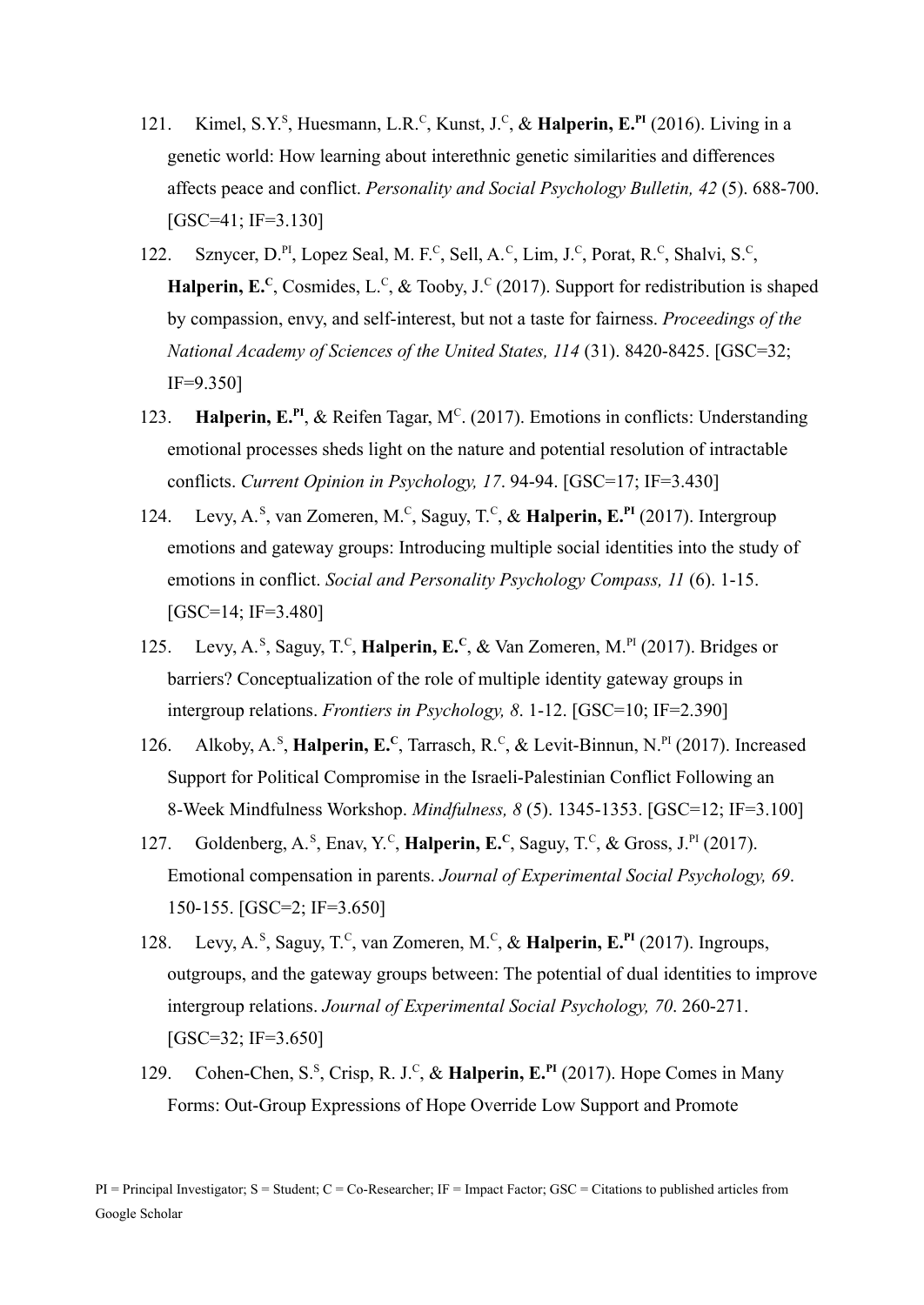Reconciliation in Conflicts. *Social Psychological and Personality Science, 8* (2). 153-161. [GSC=17; IF=4.090]

- 130. Gutentag, T.<sup>s</sup>, Halperin, E.<sup>c</sup>, Porat, R.<sup>c</sup>, Bigman, Y.<sup>c</sup>, & Tamir, M.<sup>PI</sup> (2017). Successful emotion regulation requires both conviction and skill: Beliefs about the controllability of emotions, reappraisal, and regulation success. *Cognition and Emotion, 31* (6). 1225-1233. [GSC=40; IF=2.490]
- 131. Cohen-Chen, S.<sup>S</sup>, Crisp, R. J.<sup>C</sup>, & Halperin, E.<sup>PI</sup> (2017). A new appraisal-based framework underlying hope in conflict resolution. *Emotion Review, 9* (3). 208-214. [GSC=23; IF=3.310]
- 132. Solak, N.<sup>s</sup>, Raifen Tagar, M.<sup>c</sup>, Cohen-Chen, S.<sup>c</sup>, Saguy, T.<sup>c</sup>, & Halperin, E.<sup>PI</sup> (2017). Disappointment expression increases collective guilt and collective action in intergroup conflict: Moderating role of legitimacy perceptions. *Cognition and Emotion, 31* (6). 1112-1126. [GSC=17; IF=2.490]
- 133. Ron Y.<sup>s</sup>, Solomon, J.<sup>c</sup>, **Halperin, E.<sup>c</sup>**, & Saguy, T.<sup>PI</sup> (2017). Willingness to engage in intergroup contact: A multi-level approach. *Peace and Conflict: Journal of Peace Psychology., 23* (3). 210-218. [GSC=34; IF=1.040]
- 134. McDonald, M. M.<sup>S</sup>, Porat, R.<sup>C</sup>, Yarkoney, A.<sup>PI</sup>, Reifen Tagar, M.<sup>C</sup>, Kimel, S.<sup>C</sup>, Saguy, T.<sup>C</sup>, & Halperin, E.<sup>PI</sup> (2017). Intergroup emotional similarity reduces dehumanization and promotes conciliatory attitudes in prolonged conflict. *Group Processes and Intergroup Relations, 20* (1). 125-136. [GSC=24; IF= 2.790]
- 135. Goldenberg, A.<sup>s</sup>, Endevelt, K.<sup>c</sup>, Ran, S.<sup>c</sup>, Dweck, C. S.<sup>c</sup>, Gross, J. J.<sup>c</sup>, & **Halperin, E.**<sup>PI</sup> (2017). Making intergroup contact more fruitful: Enhancing cooperation between Palestinian and Jewish Israeli adolescents by fostering beliefs about group malleability. *Social Psychological and Personality Science, 8*(1). 3-10. [GSC=19; IF=4.090]
- 136. Rosler, N.<sup>s</sup>, Cohen-Chen, S.<sup>c</sup>, & Halperin, E.<sup>PI</sup> (2017). The distinctive effects of empathy and hope in intractable conflicts. *Journal of Conflict Resolution, 6*(1). 1-4. [GSC=50; IF=2.900]
- 137. Hameiri, B.<sup>s</sup>, Sharvit, K.<sup>c</sup>, Bar-Tal., D.<sup>c</sup>, Shahar, E.<sup>c</sup>, & Halperin, E.<sup>PI</sup> (2017). Support for self-censorship among Israelis as a socio-psychological barrier to resolving the Israeli-Palestinian conflict. *Political Psychology, 38*(5). 795-813. [GSC=21; IF=4.200]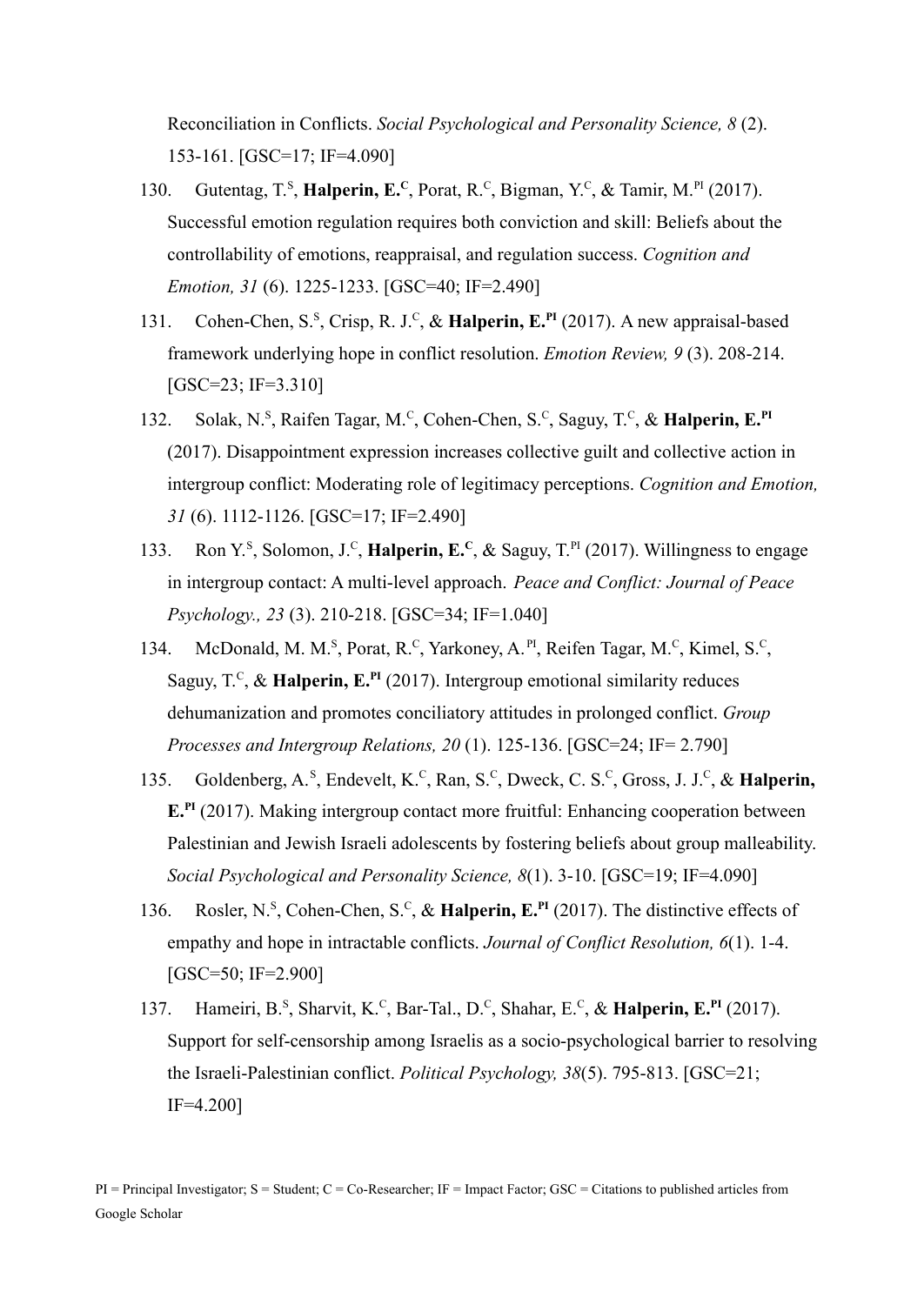- 138. Shuman, E.<sup>S</sup>, Johnson, D.<sup>C</sup>, Saguy, T.<sup>C</sup>, & Halperin, E.<sup>PI</sup> (2018). Threat to the group's image can motivate high identifiers to take action against ingroup transgressions. *Personality and Social Psychology Bulletin, 44*(11), 1523-1544. [GSC=6; IF=3.130]
- 139. Porat, R.<sup>s</sup>, Tamir, M.<sup>c</sup>, Wohl, M.<sup>c</sup>, Gur, T.<sup>c</sup>, & Halperin, E.<sup>PI</sup> (2018). Motivated emotion and the rally around the flag effect: Liberals are motivated to feel collective angst (like Conservatives) when faced with existential threat. *Cognition and Emotion,* 1-12, DOI: 10.1080/02699931.2018.1460321. [GSC=11; IF=2.490]
- 140. Hameiri, B.<sup>S</sup>, Nabet, E.<sup>C</sup>, Bar-Tal, D.<sup>C</sup>, & Halperin, E.<sup>PI</sup> (2018). Paradoxical thinking as a conflict resolution intervention: Comparison to alternative interventions and examination of psychological mechanisms. *Personality and Social Psychology Bulletin, 44*(1). 122-139. [GSC=15; IF=3.130]
- 141. McDonald, M.<sup>S</sup>, Brindley, S.<sup>C</sup>, **Halperin, E.**C, & Saguy, T.<sup>PI</sup> (2018). Outgroup members' internal criticism promotes intergroup openness: The role of perceived risk. *British Journal of Social Psychology, 57*. 95-111. [GSC=4; IF=2.610]
- 142. Yaffe, N.<sup>s</sup>, Solak, N.<sup>c</sup>, **Halperin, E.**<sup>c</sup>, & Saguy, T.<sup>PI</sup> (2018). "Poor is pious": Distinctiveness threat increases glorification of poverty among the poor. *European Journal of Social Psychology, 48*, 460-471. [GSC=6; IF=2.290]
- 143. Fernández, S.<sup>PI</sup>, Halperin, E.<sup>C</sup>, Gaviria, E.<sup>C</sup>, Agudo, R.<sup>C</sup>, & Saguy, T.<sup>C</sup> (2018). Understanding the role of the perpetrator in triggering humiliation: The effects of hostility and status. *Journal of Experimental Social Psychology, 76*. 1-11. [GSC=8; IF=3.650]
- 144. Goldenberg, A.<sup>s</sup>, Cohen-Chen, S.<sup>c</sup>, Goyer, J. P.<sup>c</sup>, Dweck, C. S.<sup>c</sup>, Gross, J. J.<sup>c</sup>, & **Halperin, E.PI** (2018). Testing the impact and durability of group malleability intervention in the context of the Israeli-Palestinian conflict. *Proceedings of the National Academy of Sciences, 115*(4). 696-701. [GSC=18; IF=9.350]
- 145. Idan, O.<sup>s</sup>, Halperin, E.<sup>c</sup>, Hameiri, B.<sup>c</sup>, & Reifen Tagar, M.<sup>PI</sup> (2018). A rose by any other name? Subtle linguistic cue impacts anger and corresponding policy support in intractable conflict. *Psychological Science, 29*(6), 972-983. [GSC=7; IF=5.050]
- 146. Kahn, D.<sup>s</sup>, Reifen Tagar, M.<sup>c</sup>, **Halperin, E.**<sup>c</sup>, Backstrom, M.<sup>c</sup>, Vitriol, J.<sup>c</sup>, & Liberman, V.<sup>PI</sup> (2018). If they can't change why support change? Implicit Theories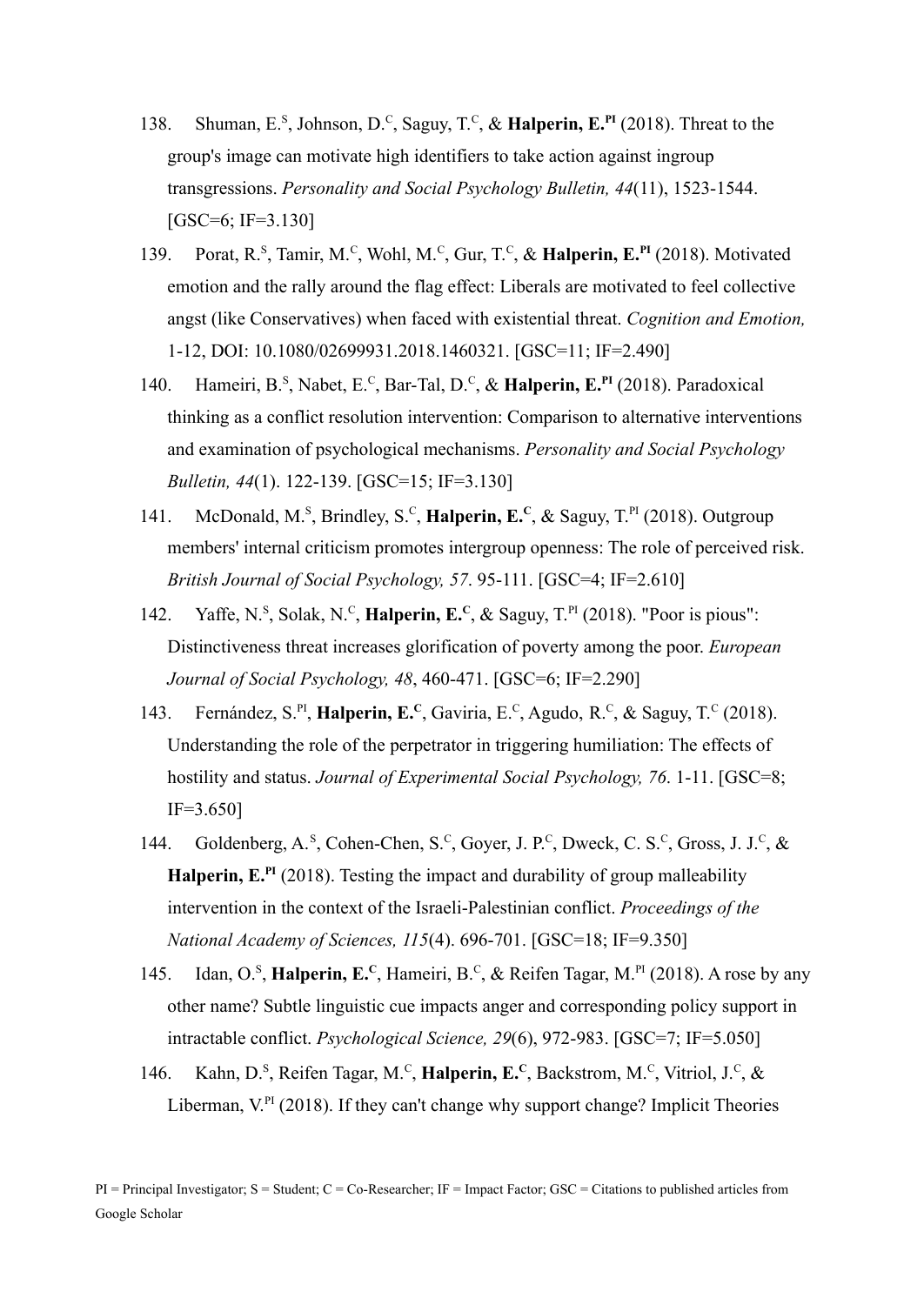about groups, social dominance orientation and political ideology. *Journal of Social and Political Psychology, 6*(1), 151-173. [GSC = 7, IF=2.782]

- 147. Hasson. Y.<sup>s</sup>, Tamir, M.<sup>c</sup>, Brahms, K. S.<sup>c</sup>, Cohrs, C. J.<sup>c</sup>, & Halperin, E.<sup>PI</sup> (2018). Are liberals and conservatives equally motivated to feel empathy toward others? *Personality and Social Psychology Bulletin, 44*(10), 1449-1459. [GSC=6; IF=2.49]
- 148. Anisman-Razin, M.<sup>s</sup>, Rozen, R.<sup>c</sup>, **Halperin, E.<sup>c</sup>**, & Saguy, T.<sup>PI</sup> (2018). Support for leader's decisions in conflict and negotiation: Women do not benefit from relevant expertise while men do. *Political Psychology, 39*, 633-648. [GSC=2; IF=4.200]
- 149. Pliskin, R.<sup>S</sup>, Halperin, E.<sup>C</sup>, Bar-Tal, D.<sup>C</sup>, & Sheppes, G.<sup>PI</sup> (2018). When ideology meets conflict-related content: Influences on emotion generation and regulation. *Emotion, 18*(2). 159-170. [GSC=16; IF=3.360]
- 150. Shuman, E.<sup>s</sup>, Halperin, E.<sup>c</sup>, & Reifen Tagar, M.<sup>PI</sup> (2018). Anger as a Catalyst for Change? Incremental Beliefs and Anger's Constructive Effects in Conflict. *Group Processes and Intergroup Relations*, *21*(17), 1092-1106. [GSC=7; IF= 2.790]
- 151. Malovicki-Yaffe, N.<sup>s</sup>, McDonald, M. M.<sup>c</sup>, **Halperin, E.**<sup>c</sup>, & Saguy, T.<sup>PI</sup> (2018). God, sex, and money among the ultra-Orthodox in Israel: An integrated sociocultural and evolutionary perspective. *Evolution and Human Behavior*. [GSC=4; IF=3.250]
- 152. Nir, N.<sup>S</sup>& **Halperin, E.PI** (2018). Effects of Humor on Intergroup Communication in Intractable Conflicts: Using Humor in an Intergroup Appeal Facilitates Stronger Agreement Between Groups and a Greater Willingness to Compromise. *Political Psychology, 40*(3), 467-485, <http://dx.doi.org/10.1111/pops.12535>. [GSC=2; IF=4.200]
- 153. Cohen, R.<sup>s</sup>, Pliskin, R.<sup>c</sup>, & Halperin, E.<sup>PI</sup> (2018). How I learned to stop fearing: Ideological differences in choice of reappraisal content. *European Journal of Social Psychology, 49*(3), 482-502. [GSC=4; IF=2.290]
- 154. Fischer, A.<sup>PI</sup>, **Halperin, E.**<sup>C</sup>, Canetti, D.<sup>C</sup>, & Jasini, A.<sup>C</sup> (2018). Why we hate. *Emotion Review, 10*(4), 309-320. [GSC=34; IF=3.310]
- 155. Hasan-Aslih, S.<sup>s</sup>, Pliskin, R.<sup>c</sup>, Van Zomeren, M.<sup>c</sup>, Halperin, E.<sup>c</sup>, & Saguy, T.<sup>P1</sup> (2019). A darker Side of hope: harmony-based hope Ironically decreases collective action intentions among the disadvantaged. *Personality and Social Psychology Bulletin, 45*(2), 209–223. [GSC=17; IF=3.130]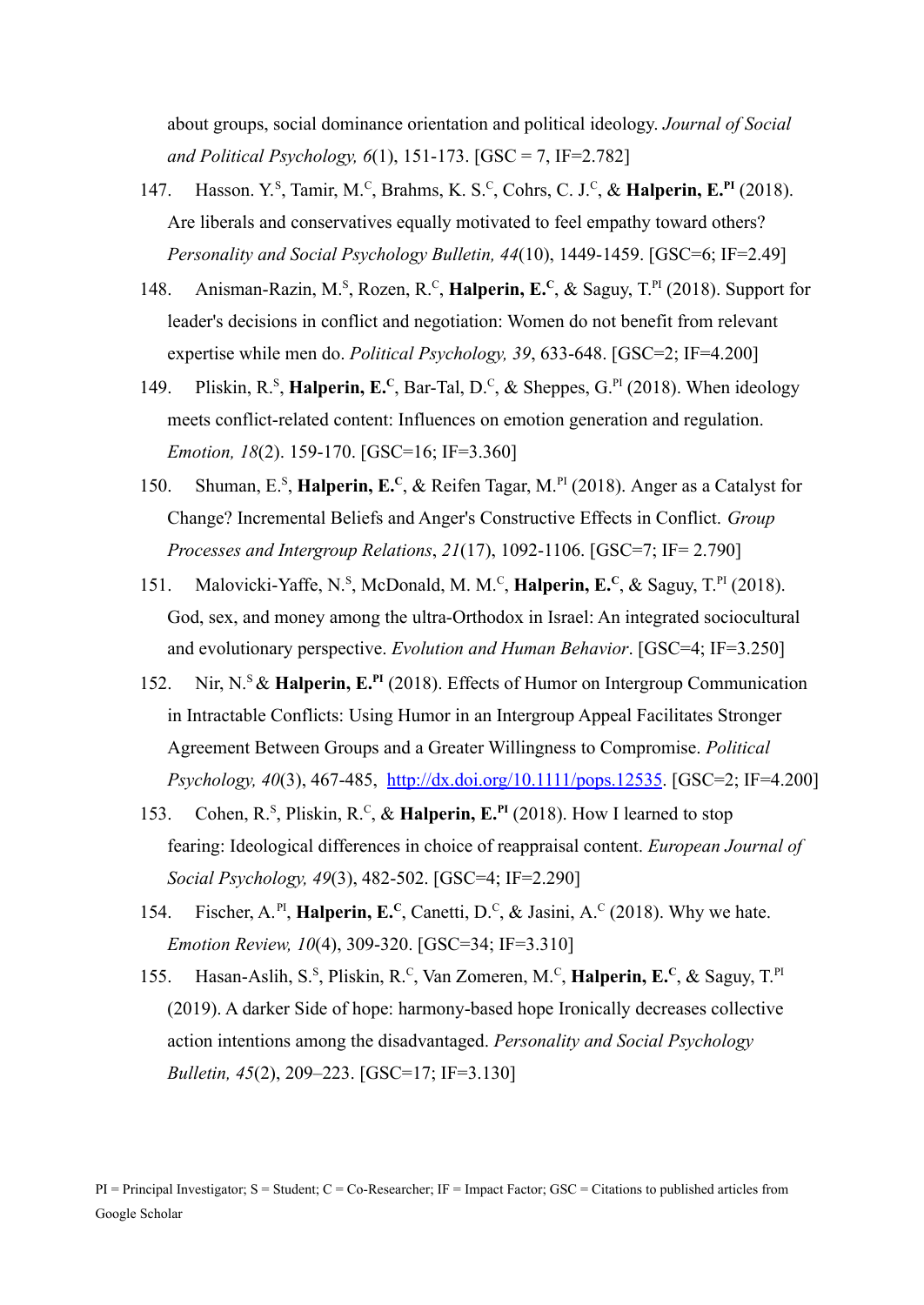- 156. Hameiri, B.<sup>s</sup>, Bar-Tal, D.<sup>c</sup>, & Halperin, E.<sup>PI</sup> (2019). Paradoxical thinking interventions: A paradigm for societal change. *Social Issues and Policy Review, 13*(1), 36-62. [GSC=13; IF=9.670]
- 157. Hasan-Aslih, S.<sup>S</sup>, Netzer, L.<sup>C</sup>, Tamir, M.<sup>C</sup>, Saguy, T.<sup>C</sup>, Van Zomeren, M.<sup>C</sup>, & **Halperin, E.PI** (2019). When we want them to fear us: the motivation to influence outgroup emotions in collective action. *Group Processes & Intergroup relations, 22*(5). 724–745. <https://doi.org/10.1177/1368430218769744> [GSC=41; IF=2.790]
- 158. McDonald, M. M.<sup>S</sup>, Brindley, S.<sup>C</sup>, **Halperin, E.<sup>C</sup>**, & Saguy, T.<sup>PI</sup> (2019). Promoting intergroup openness and support for equality in a new cultural context: Replicating the effects of internal criticism. *The Journal of Social Psychology, 159*(3), 349-356. <https://doi.org/10.1080/00224545.2018.1491470> [GSC=1; IF=1.260]
- 159. Alkoby, A.<sup>s</sup>, Pliskin, R.<sup>c</sup>, **Halperin, E.<sup>c</sup>**, & Levit-Binnun, N.<sup>PI</sup> (2019). An eight-week mindfulness-based stress reduction (MBSR) workshop increases regulatory choice flexibility. *Emotion, 19*(4), 593-604. [http://dx.doi.org/10.1037/emo0000461](http://dx.doi.org/10.1037/emo0000461%C2%A0) [GSC=9; IF=3.360]
- 160. Tamir, M.<sup>PI</sup>, **Halperin, E.**<sup>C</sup>, Porat, R.<sup>C</sup>, Bigman, Y.<sup>C</sup>, & Hasson, Y.<sup>C</sup> (2019). When there's a will, there's a way: Disentangling the effects of goals and means in emotion regulation. *Journal of Personality and Social Psychology, 116*(5), 795-816, [http://dx.doi.org/10.1037/pspp0000232](https://psycnet.apa.org/doi/10.1037/pspp0000232). [GSC=24; IF=6.670]
- 161. Schori-Eyal, N.<sup>s</sup>, **Halperin, E.<sup>c</sup>**, & Saguy, T.<sup>PI</sup> (2019). Intergroup commonality, political ideology, and tolerance of enemy collateral casualties in intergroup conflicts. *Journal of Peace Research, 56*(3), 425–439. [https://doi.org/10.1177/0022343318818658.](https://doi.org/10.1177/0022343318818658) [GSC = 6, IF=2.870]
- 162. Levy, A.<sup>s</sup>, Zezelj, I.<sup>c</sup>, Brankovic, M.<sup>c</sup>, Dusanic, S.<sup>c</sup>, van Zomeren, M.<sup>c</sup>, Saguy, T.<sup>c</sup>, & **Halperin, E.PI** (2019). Complex social identities and intergroup relations: Gateway groups in the Western Balkans. *Social Psychology, 50*(3), 201-206. [https://doi.org/10.1027/1864-9335/a000379.](https://doi.org/10.1027/1864-9335/a000379) [GSC = 6, IF=2.602]
- 163. Cernadas Curotto, P.<sup>s</sup>, **Halperin, E.**<sup>c</sup>, Sander, D.<sup>c</sup>, & Klimecki, O.<sup>PI</sup> (2019). Emotions in attacker-defender conflicts [commentary]. *Behavioral and Brain Sciences, 42,* e120. <https://doi.org/10.1017/S0140525X19000918> [IF = 15.071]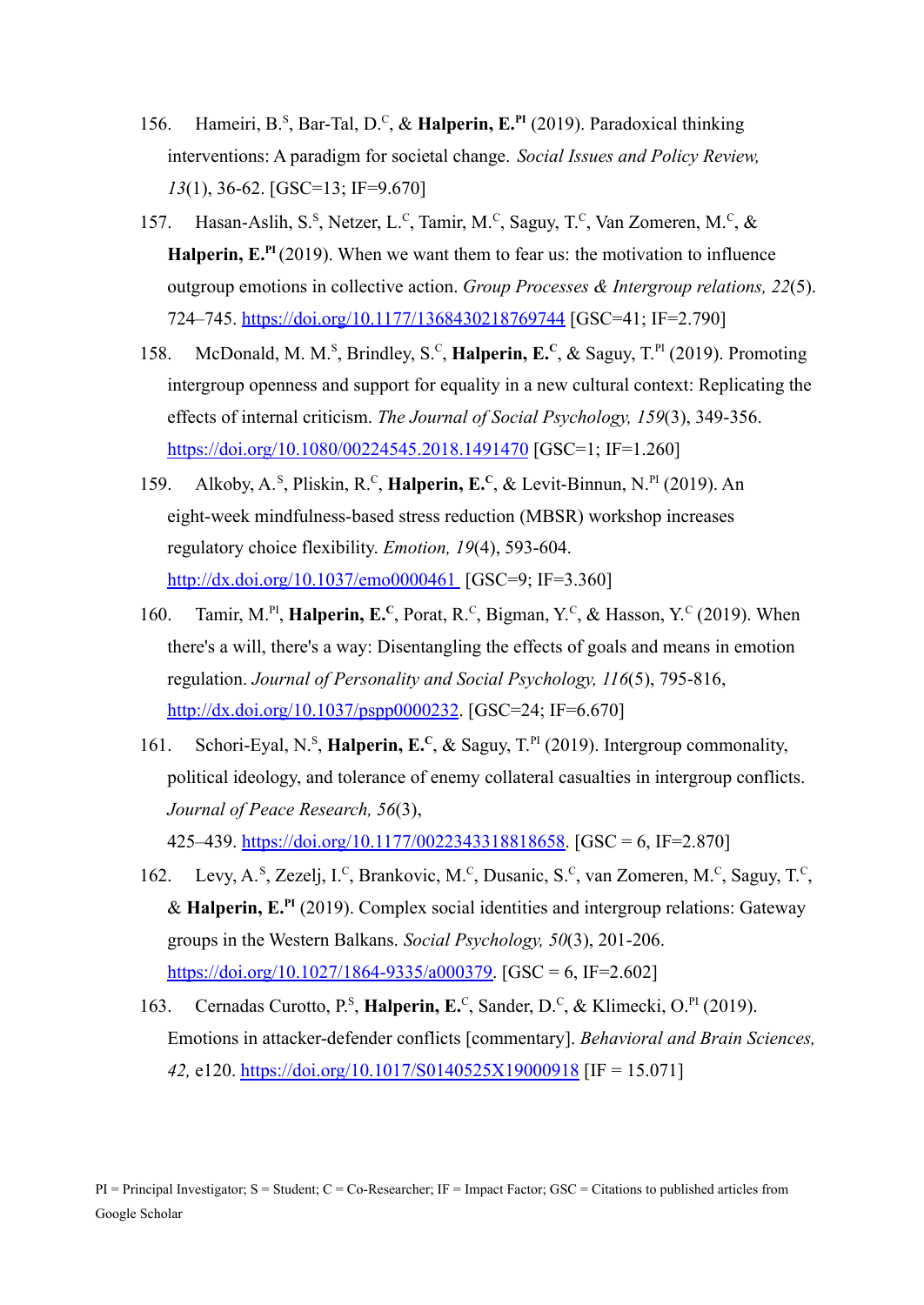- 164. Weimann-Saks D.<sup>C</sup>, Peleg-Koriat, I.<sup>C</sup>, & Halperin E.<sup>PI</sup> (2019). The effect of malleability beliefs and emotions on legal decision making. *Justice System Journal, 40*(1), 21-38*.* <https://doi.org/10.1080/0098261X.2019.1590264> [GSC= 2, IF = 0.510]
- 165. Cohen-Chen, S.<sup>C</sup>, Van Kleef, G. A.<sup>C</sup>, Crisp, R. J.<sup>C</sup>, & Halperin, E.<sup>PI</sup> (2019). Dealing in hope: Does observing hope expressions increase conciliatory attitudes in intergroup conflict? *Journal of Experimental Social Psychology*, *83*, 102-111. <https://doi.org/10.1016/j.jesp.2019.04.002> [GSC= 8, IF = 3.650]
- 166. Zipris, I.<sup>s</sup>, Pliskin, R.<sup>c</sup>, Canetti, D.<sup>c</sup>, & Halperin, E.<sup>PI</sup> (2019). Exposure to the 2014 Gaza War and Support for Militancy: The Role of Emotion Dysregulation. *Personality and Social Psychology Bulletin*, *45*(6),

965–977. [https://doi.org/10.1177/0146167218805988.](https://doi.org/10.1177/0146167218805988) [GSC = 2, IF = 3.130]

- 167. Elad-Strenger, J.<sup>C</sup>, Saguy, T.<sup>C</sup>, & Halperin, E. <sup>PI</sup> (2019). Facilitating hope among the hopeless: The role of ideology and moral content in shaping reactions to internal criticism in the context of intractable conflict. *Social Science Quarterly, 100*(6), 2425-2444. <https://doi.org/10.1111/ssqu.12690> [GSC= 1, IF = 1.420]
- 168. Levy, A.<sup>S</sup>, Halperin, E.<sup>C</sup>, van Zomeren, M.<sup>C</sup>, & Saguy, T.<sup>PI</sup> (2019). Inter-racial Gateways: The Potential of Biracials to Reduce Threat and Prejudice in Inter-racial Dynamics. *Race and Social Problems, 11*(2), 119-132. <https://doi.org/10.1007/s12552-018-9257-x>  $[GSC = 6, IF = 1.490]$
- 169. Szekeres, H.<sup>S</sup>, **Halperin, E.**C, Kende, A.<sup>C</sup>, Saguy, T.<sup>PI</sup> (2019). The effect of moral loss and gain mindset on confronting racism. *Journal of Experimental Social Psychology (84)*, 1-15. <https://doi.org/10.1016/j.jesp.2019.103833> [GSC = 4, IF=3.650].
- 170. Hasson, Y.<sup>s</sup>, Schori-Eyal, N.<sup>s</sup>, Landau, D.<sup>c</sup>, Hasler, B. S.<sup>c</sup>, Levy, J.<sup>s</sup>, Friedman, D.<sup>c</sup>, & **Halperin,**  $E^{PI}$ . (2019). The enemy's gaze: Immersive virtual environments enhance peace promoting attitudes and emotions in violent intergroup conflicts. *PloS one, 14*(9): e0222342. <https://doi.org/10.1371/journal.pone.0222342> [GSC= 4, IF = 2.870]
- 171. Goldenberg, A.<sup>s</sup>, Garcia, D.<sup>c</sup>, **Halperin, E.**<sup>c</sup>, & Gross, J.J.<sup>PI</sup> (2019). Collective emotions. *Current Directions in Psychological Science.* [10.31219/osf.io/bc7e6](https://doi.org/10.31219/osf.io/bc7e6) [IF = 4.481]
- 172. Orian Harel, T.<sup>s</sup>, Maoz, I.<sup>c</sup>, & Halperin, E.<sup>PI</sup> (2019). A Conflict within a Conflict: Intragroup Ideological Polarization and Intergroup Intractable Conflict. *Current*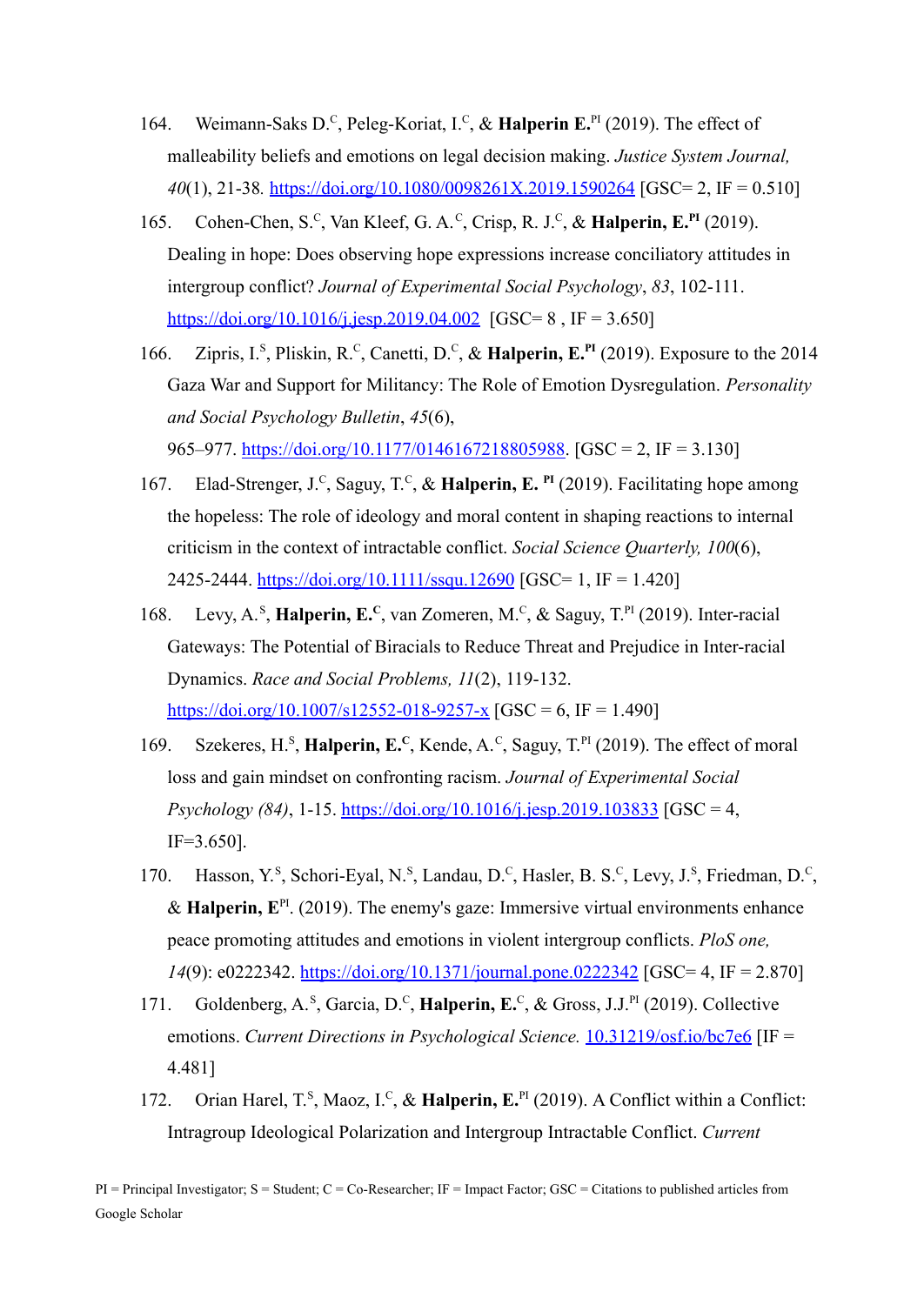*Opinion in Behavioral Sciences, 34*(1),52-57. [https://doi.org/10.1016/j.cobeha.2019.11.013.](https://doi.org/10.1016/j.cobeha.2019.11.013)

- 173. Porat, R.<sup>C</sup>, Tamir, M.<sup>C</sup>, & Halperin, E.<sup>PI</sup> (2020). Group-based emotion regulation: A motivated approach. *Emotion*. <https://doi.org/10.1037/emo0000639> [GSC= 4, IF=3.360].
- 174. Goldenberg, A.<sup>s</sup>, Garcia, D.<sup>c</sup>, **Halperin, E.<sup>c</sup>**, Jaki, J.<sup>c</sup>, Kong, D.<sup>c</sup>, Golarai, G.<sup>c</sup>, & Gross, J.J.<sup>PI</sup> (2020). Beyond emotional similarity: The role of situation-specific motives. *Journal of Experimental Psychology: General 20*(1), 16-20. [IF = 4.107]
- 175. Weiss-Klayman, N.<sup>s</sup>, Hameiri, B.<sup>c</sup>, & **Halperin, E.<sup>PI</sup>** (2019). Group-based guilt and shame in the context of intractable conflict: The role of beliefs and meta beliefs about group malleability. *Journal of Applied Social Psychology*, 1-10. [GSC= 1, IF= 1.213]<https://doi.org/10.1111/jasp.12651>.
- 176. Leshem, O.<sup>S</sup> & Halperin, E.<sup>PI</sup> (2020). Hoping for peace during protracted conflict: Citizens' hope is based on inaccurate appraisals of their adversary's hope for peace. *Journal of Conflict Resolution, 64*(1), 3-25. [https://doi.org/10.1177/0022002719896406.](https://doi.org/10.1177%2F0022002719896406) [GSC= 3, IF=2.900]
- 177. Hasan-Aslih, S.<sup>s</sup>, Shuman, E.<sup>s</sup>, Goldenberg, A.<sup>c</sup>, Pliskin, R.<sup>c</sup>, Van Zomeren, M.<sup>c</sup>, **Halperin, E.PI** (2020). The quest for hope: Disadvantaged group members can fulfill their desire to feel hope, but only when they believe in their power. *Social Psychological and Personality Science. 11*(7), 879-888. <https://doi.org/10.1177/1948550619898321> [GSC= 1, IF=4.090]
- 178. Endevelt, K<sup>s</sup>., Schori-Eyal, N<sup>s</sup>., & Halperin, E<sup>PI</sup>. (2020). Everyone Should Get the Same, But We Should Get More: Group Entitlement and Intergroup Moral Double Standard. *Group Processes and Intergroup Relations*. [IF=2.641]
- 179. Shulman, D<sup>s</sup>., Halperin, E<sup>c</sup>., Kessler, T<sup>c</sup>., Shori-Eyal, N<sup>c</sup>., Reifen Tagar, M<sup>PI</sup>. (2020). Exposure to Analogous Harmdoing Increases Acknowledgment of Ingroup Transgressions in Intergroup Conflicts. *Personality and Social Psychology Bulletin.* [ IF=3.130]
- 180. Goldenberg, A.<sup>c</sup>, Garcia, D.<sup>c</sup>, **Halperin, E.**<sup>c</sup>, Zaki, J.<sup>c</sup>, Kong, D.<sup>c</sup>, Golarai, G.<sup>c</sup>, & Gross, J. J.  $P^{I}$  (2020). Beyond emotional similarity: The role of situation-specific motives. *Journal of Experimental Psychology: General, 149*(1), 138–159. [https://doi.org/10.1037/xge0000625](https://psycnet.apa.org/doi/10.1037/xge0000625). [GSC= 11, IF=3.900]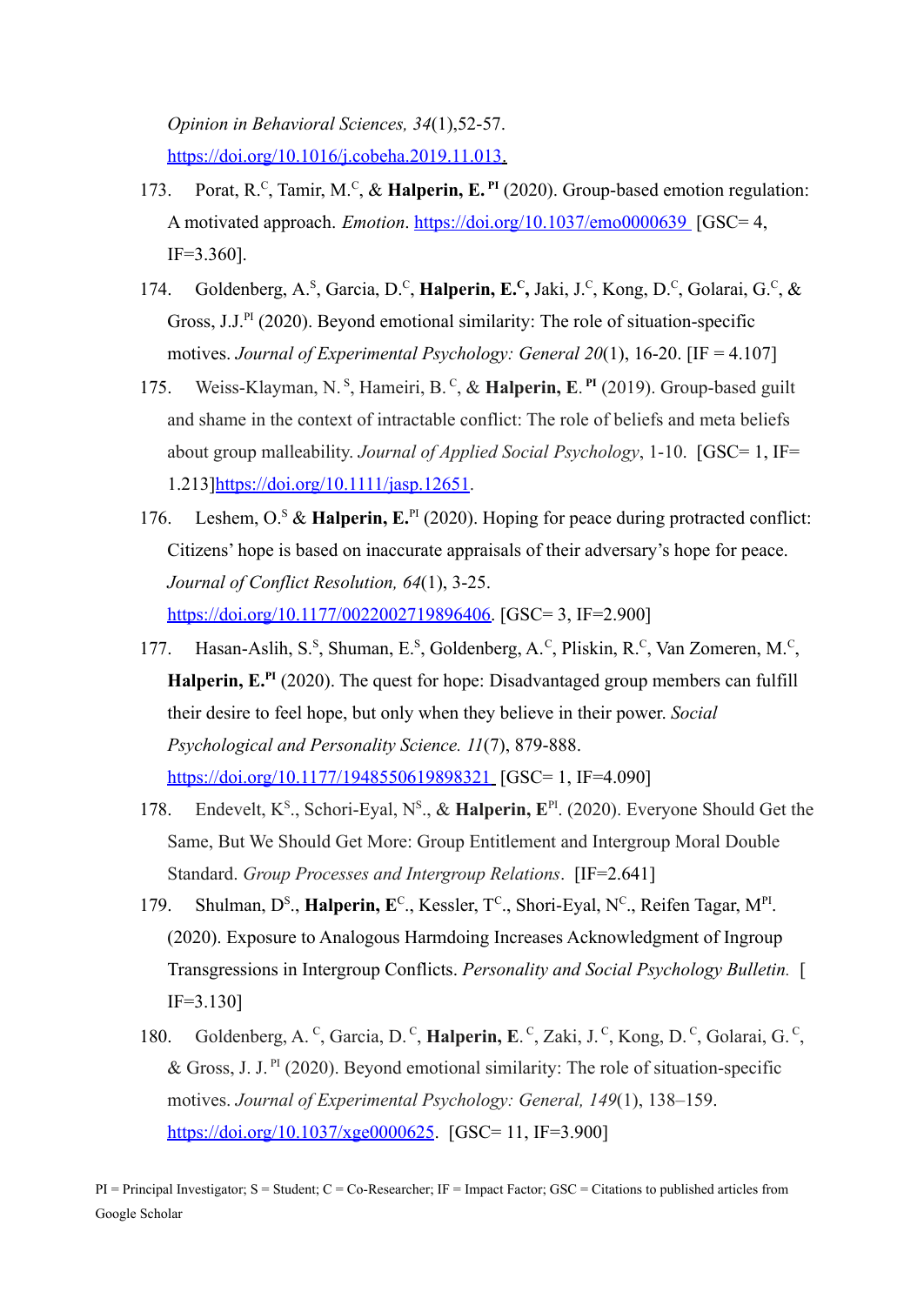- 181. Pilskin, R.<sup>C</sup>, Ruhrman, A.<sup>s</sup> & Halperin, E.<sup>PI</sup> (2020). Proposing a multi-dimensional, context-sensitive approach to the study of ideological (A)Symmetry in emotion. *Current Opinion in Behavioral Sciences,34*(1), 75-80. <https://doi.org/10.1016/j.cobeha.2020.01.005>. [GSC= 4, IF=3.590]
- 182. Porat, R.<sup>C</sup>, Erel, L.<sup>C</sup>, Pnueli, V.<sup>C</sup>, & Halperin, E.<sup>PI</sup> (2020). Developing ReApp: An emotion regulation mobile intervention for intergroup conflict. *Cognition and Emotion.*  $[IF=2.490]$
- 183. Netzer, L.<sup>c</sup>, **Halperin, E**.<sup>c</sup> & Tamir, M.<sup>PI</sup> (2020). Be Afraid, Be very afraid! Motivated intergroup emotion regulation. *Personality and Social Psychology Bulletin*, 1-18.[https://doi.org/10.1177/0146167220910833.](https://doi.org/10.1177/0146167220910833) [GSC= 1, IF=3.130]
- 184. **Halperin, E**. & Schori-Eyal, N. (2020). Towards a new framework of personalized psychological interventions to improve intergroup relations and promote peace. *Social and Personality Psychology Compass. 14*(5), 255-270*.* [https://doi.org/10.1111/spc3.12527.](https://doi.org/10.1111/spc3.12527) [GSC= 2, IF=3.480]
- 185. Hameiri, B.<sup>C</sup>, Idan, O.<sup>C</sup>, Nabet, E.<sup>S</sup>, Bar-Tal, D.<sup>C</sup> & Halperin, E.<sup>PI</sup> (2020). The paradoxical thinking 'Sweet Spot': The role of recipients' latitude of rejection in the effectiveness of paradoxical thinking messages targeting anti-refugee attitudes in Israel. *Journal of Social and Political Psychology*, *8*(1) 267-283. <https://doi.org/10.5964/jspp.v8i1.1158>. [GSC= 3, IF=2.080]
- 186. Hasan-Aslih, S.<sup>S</sup>, Shuman, E.<sup>S</sup>, Pliskin, R.<sup>C</sup>, Van Zomeren, M.<sup>C</sup>, Saguy, T.<sup>C</sup>, Halperin, E. <sup>PI</sup> (2020). With or without you: The paradoxical role of identification in predicting joint and ingroup collective action in intergroup Conflict. *European Journal of Social Psychology*. <http://dx.doi.org/10.1002/ejsp.2677>. [IF=2.290]
- 187. Goldenberg, A., <sup>C</sup> Garcia, D.<sup>C</sup>, **Halperin, E.**<sup>C</sup>, & Gross, J.J.<sup>PI</sup> (2020). Collective Emotions. *Current Directions in Psychological Science*. 29(2), 154-160. [https://doi.org/10.1177/0963721420901574.](https://doi.org/10.1177/0963721420901574) [GSC= 3, IF=5.050]
- 188. Weiss-Klayman, N.<sup>c</sup>, Hameiri, B.<sup>c</sup>, & Halperin, E.<sup>PI</sup> (2020). Group-based guilt and shame in the context of intergroup conflict: The role of beliefs and meta beliefs about group malleability. *Journal of Applied Social Psychology*. 50(4), 213–227. https://<u>doi.org/10.1111/jasp.12651</u> [GSC= 1, IF=1.750]
- 189. Peleg-Koriat, I.<sup>c</sup>, Weimann-Saks D.<sup>c</sup>, & Halperin E.<sup>PI</sup> (2020). The moderating role of psychological distance on the impact of malleability beliefs on public attitudes towards punishment. *Journal of Offender Rehabilitation*. [GSC= 4, IF=0.690]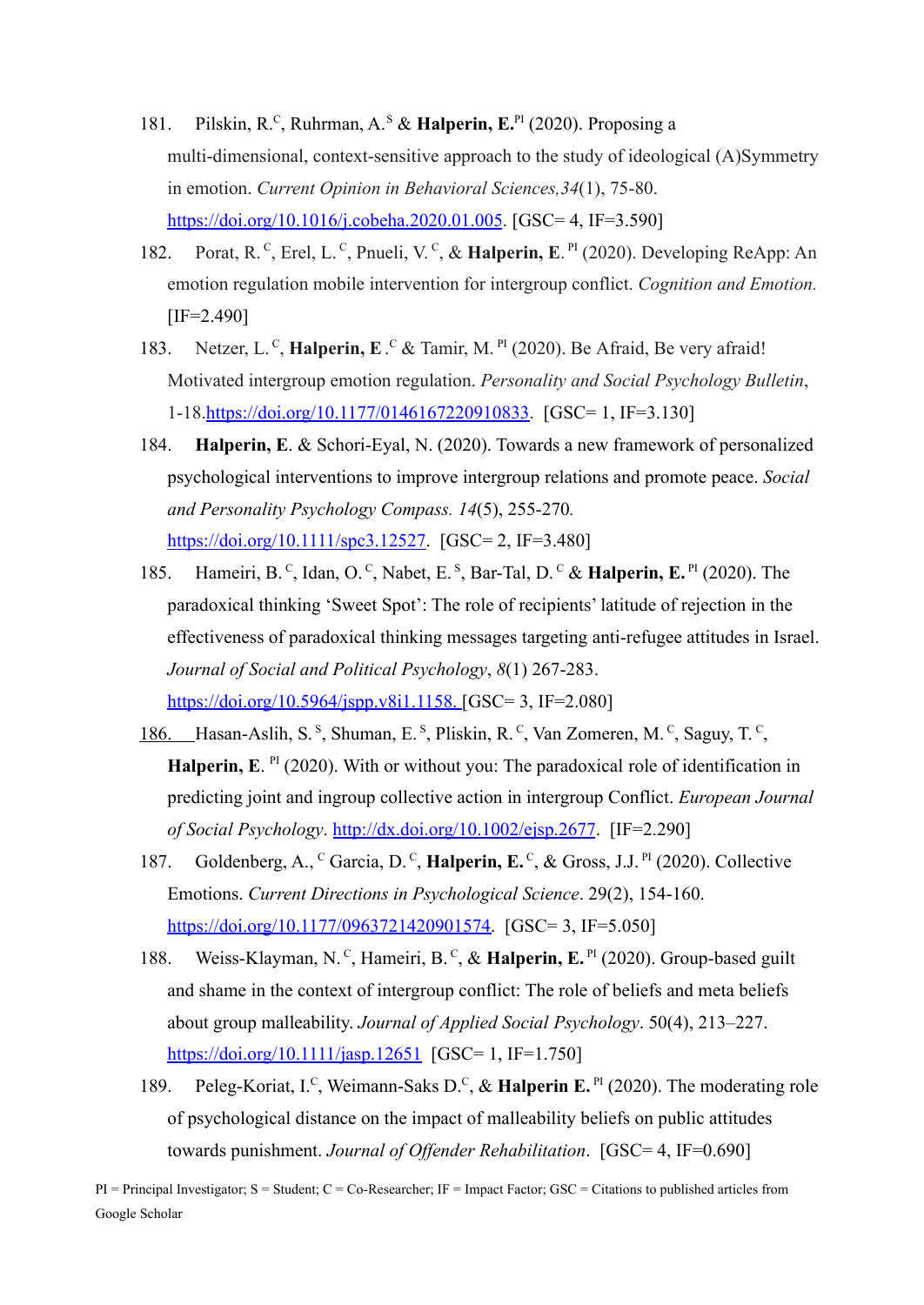- 190. Shuman, E.<sup>S</sup>, Saguy, T.<sup>C</sup>, van Zomeren, M.<sup>C</sup>, **Halperin, E.**<sup>PI</sup> (2020). Disrupting the system constructively: Testing the effectiveness of nonnormative nonviolent collective action. *Journal of Personality and Social Psychology*. [IF=3.670] [https://doi.org/10.1037/pspi0000333.](https://doi.org/10.1037/pspi0000333)
- 191. Cohen-Chen, S.<sup>C</sup>, Lang, O.<sup>C</sup>, Ran, S.<sup>S</sup>, & Halperin, E.<sup>PI</sup> (2020). The prevalence of despair in intractable conflicts: Direct messages of hope and despair affect Leftists, but not Rightists. *Journal of Applied Social Psychology*. 1-11. [GSC= 4, IF=1.750]
- 192. Leshem, O.A.<sup>s</sup> & Halperin, E.<sup>PI</sup> (2020). Lay theories of peace and their influence on policy preference during violent conflict. *Proceedings of the National Academy of Sciences.* 1-7. [IF=9.350]
- 193. Jost, J.<sup>PI</sup>, **Halperin, E.**<sup>C</sup>, & Kristin, L.<sup>C</sup> (2020). Editorial overview: Five observations about tradition and progress in the scientific study of political ideologies. *Current Opinion in Behavioral Science*s 2020, 34:iii–vii [IF=3.590]
- 194. Van Bavel, J.<sup>PI</sup>, Cichocka, A.<sup>c</sup>, Capraro, V.<sup>c</sup>, Sjåstad, H.<sup>c</sup>, Nezlek, J. B.<sup>c</sup>, Alfano, M.<sup>C</sup>, Hudecek, M.<sup>C</sup>, & **Halperin, E<sup>C</sup>.** (2020). National identity predicts public health support during a global pandemic: Results from 67 nations. *Nature Communications*. [IF=14.92].
- 195. Gur, T.<sup>s</sup>, Ayal., S.<sup>c</sup>, & **Halperin, E**.<sup>PI</sup> (2021). A bright side of sadness: The depolarizing role of sadness in intergroup conflicts. *European Journal of Social Psychology*. [https://doi.org/10.1002/ejsp.2715.](https://doi.org/10.1002/ejsp.2715) [IF=2.290]
- 196. Shulman, D.<sup>S</sup>, Halperin, E.<sup>C</sup>, Elron, Z.<sup>C</sup>, Reifen Tagar, M.<sup>PI</sup> (2021). Moral elevation increases support for humanitarian policies, but not political concessions, in intractable conflict**.** *Journal of Experimental Social Psychology.* [IF=3.291]
- *197.* Schwartz, G.**<sup>C</sup>** , **Halperin, E.** & Levi-Belz, Y. PI (2021) Moral injury and suicide ideation among combat veterans: The role of trauma-related shame and collective hatred. *Journal of Interpersonal Violence.* [IF=3.064]
- *198.* Dukes, D. et al. (2021). The rise of affectivism. *Nature Human Behaviour.*
- 199. Stein, R.<sup>C</sup>, Kait, T.<sup>C</sup>, Sipris, I<sup>c</sup>., Ramati Dvir, O.<sup>C</sup>, & Halperin, E. <sup>PI</sup> (2021). What we talk about when we talk about inclusion? A socio-psychological model building an inclusive organization and field level applications. *Organizational Analysis.* 27: 18-42. [IF=12.282]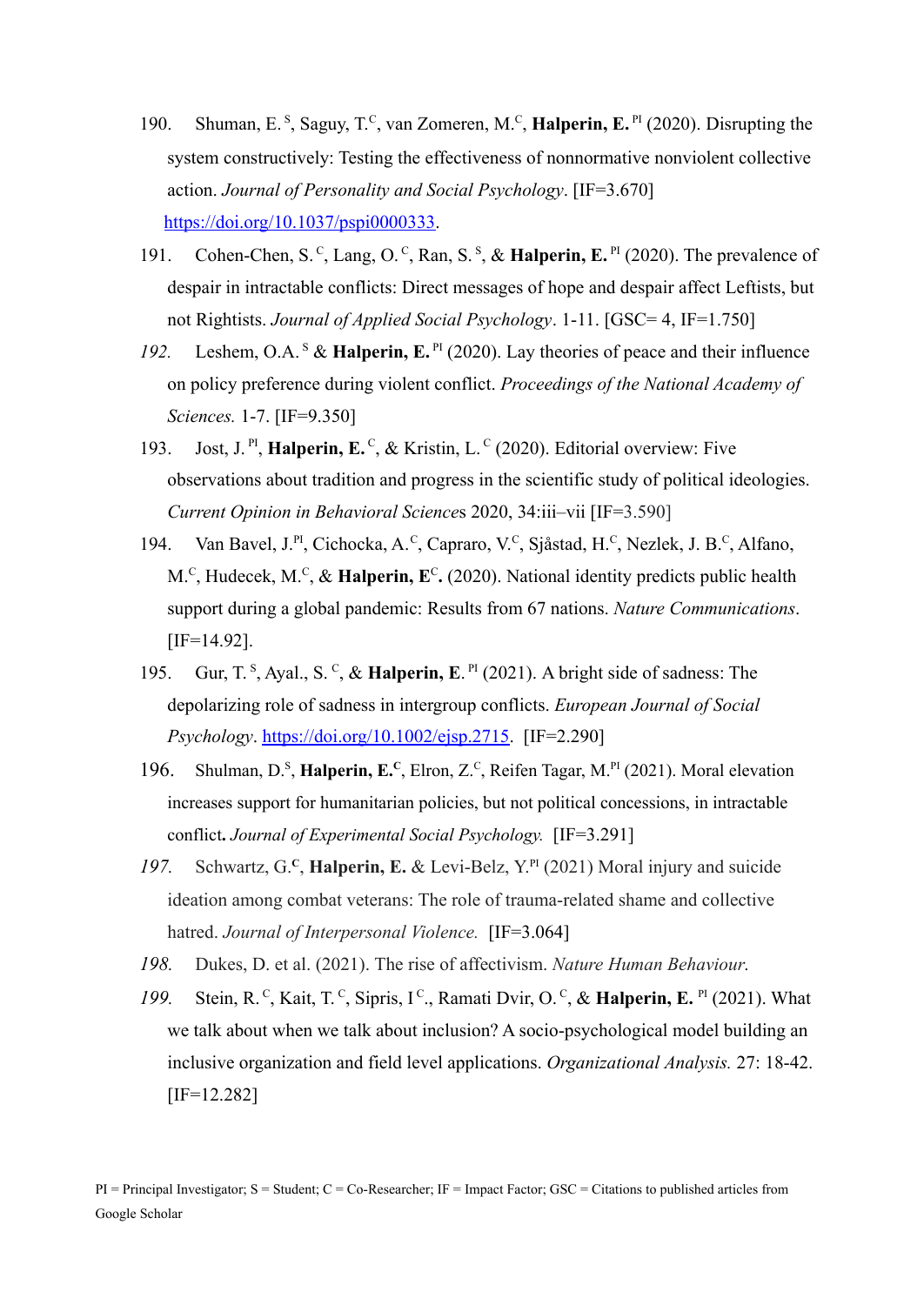- 200. Solak, N.<sup>c</sup>, Tamir, M.<sup>c</sup>, Sümer, N.<sup>c</sup>, Jost, J. T.<sup>c</sup>, & **Halperin, E.**<sup>PI</sup> (2021). Expressive suppression as an obstacle to social change: Linking system justification, emotion regulation, and collective action. *Motivation and Emotion.* [IF=1.878]
- 201. Pliskin, R. & **Halperin, E**. (2021). The study of affective processes in political contexts: Accomplishments and challenges. *Affective Science.*
- 202. Hasler, B. S.<sup>c</sup>, Landau, D.<sup>c</sup>, Hasson, Y.<sup>s</sup>, Schori-Eyal, N.<sup>c</sup>, Giron, J.<sup>c</sup>, Levy, J.<sup>c</sup>, Halperin, E.<sup>C</sup>, & Friedman, D.<sup>PI</sup> (2021). Virtual reality-based conflict resolution: The impact of immersive 360° video on changing viewpoints and moral judgment in the context of violent intergroup conflict. *New Media & Society*. [IF=4.180 ]
- 203. Pauls, I.L. <sup>c</sup>, Shuman, E. <sup>s</sup>, Van Zomeren, M. <sup>c</sup>, Saguy, T. <sup>c</sup>, & **Halperin, E**. <sup>PI</sup>, (2021). Does crossing a moral line justify collective means? Explaining how a perceived moral violation triggers normative and nonnormative forms of collective action. *European Journal of social psychology.*
- 204. Leshem, O.A.<sup>S</sup> & Halperin, E.<sup>PI</sup> (2021). Threatened by the worst and hoping for the best: Unraveling the relationship between threat, hope, and public opinion during conflict. *Political Behavior*. [IF=3.169]
- 205. Eyal, N. S.PI , Sobol-Sarag, D.<sup>C</sup> , Shuman, E.<sup>C</sup> , **Halperin, E.** <sup>C</sup> (2022). Shamed If You Do, Shamed If You Don't: Group-based Moral Emotions, Accountability, and Tolerance of Enemy Collateral Casualties. *Frontiers in Psychology*.
- 206. Adler, E.<sup>s</sup>, Hebel-Sela, S.<sup>s</sup>, Leshem, O. A.<sup>c</sup>, Levy, J.<sup>c</sup>, & **Halperin, E.**<sup>PI</sup> (2022). A Social Virus: Intergroup dehumanization and unwillingness to aid amidst COVID-19 who are the main targets? *International Journal of Intercultural relations.*
- 207. Weimann-Saks D.<sup>C</sup>, Peleg-Koriat, I.<sup>C</sup>, & Halperin E.<sup>PI</sup> (2022). Incremental beliefs and public attitudes toward restorative justice: the cases of sexual, violent and property offenses. *Journal of Offender Rehabilitation.*
- 208. Vandermeulen, D.<sup>S</sup>, Hasan-Aslih, S.<sup>S</sup>, Shuman, E.<sup>S</sup>, & **Halperin, E.**<sup>PI</sup> (2020). Protected by the emotions of the group: Emotional fit and activist burnout. P*ersonality and Social Psychology Bulletin*. [IF=4.376]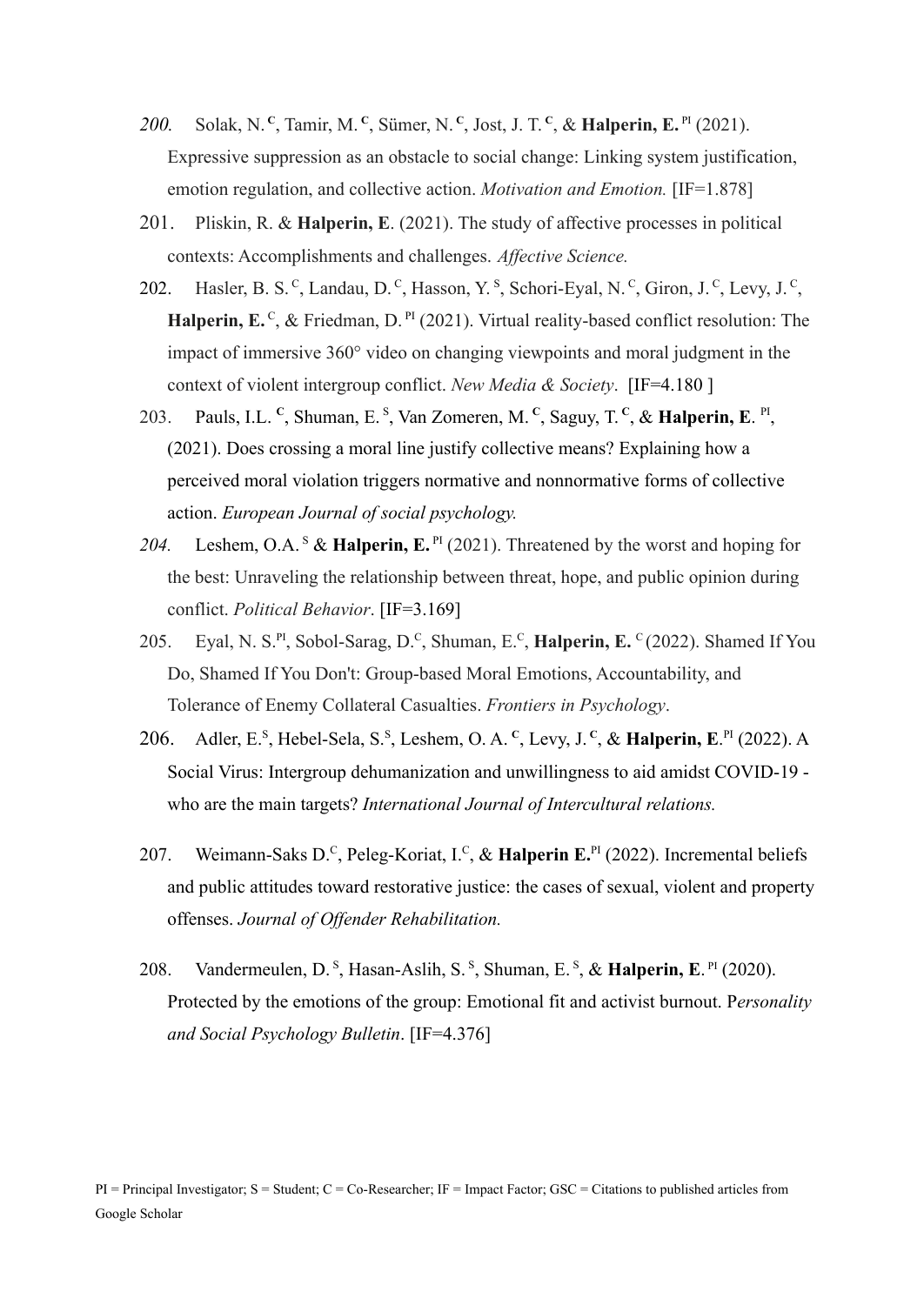- 209. Ran, S. <sup>S</sup> , Reifen Tagar, M. **<sup>C</sup>** , Tamir, M. **<sup>C</sup>** , & **Halperin, E.** PI (2022). The apple doesn't "Feel" far from the tree: Mother-Child socialization of intergroup empathy. *Personality and Social Psychology Bulletin*. [IF=1.878].
- 210. López-Rodríguez, L.<sup>c</sup>, **Halperin, E**.<sup>c</sup>, Vázquez, A.<sup>c</sup>, Cuadrado, I.<sup>c</sup>, Navas, M.S.<sup>c</sup> & Gómez,  $\hat{A}$ . <sup>PI</sup> (2022). Awareness of the psychological bias of Naïve Realism can increase acceptance of cultural differences. *Personality and Social Psychology Bulletin, 48*(6), 888-900. [IF=2.970 ].
- 211. Shulman, D.<sup>S</sup>, Halperin, E.<sup>C</sup>, & Reifen-Tagar, M.<sup>PI</sup> (2022). Personal Experience with Covid-19 is Associated with Increased Environmental Concern and Pro-Environmental Behavioral Intentions. *Current Research in Ecological and Social Psychology, 3(100031),* 1-8.
- 212. Nir, N.<sup>s</sup>, Park, J.<sup>c</sup>, & **Halperin, E.**<sup>PI</sup> (2022). The Dual Effect of COVID-19 on Intergroup Conflict in the Korean Peninsula. *Journal of Conflict Resolution, 0*(0) 1–23.
- 213. Balmas, M.<sup>PI</sup> & Halperin, E.<sup>C</sup> (in press). I care about your plight, but only if I like your leader: The effect of national leaders' perceived personality on empathy and pro-social behavior towards their citizenry. *Personality and Social Psychology Bulletin.* [IF=2.970 ].
- 214. Elad-Strenger, J.<sup>C</sup>, Reifen Tagar, M.<sup>C</sup>, Kessler, T.<sup>C</sup>, Hasson, Y.<sup>S</sup>, Shulman, D.<sup>S</sup>, Brahms, K.<sup>c</sup>, & Halperin, E.<sup>PI</sup> (in press). When groups become "invisible": The toxic role of group-based contempt in intergroup conflict. *Journal of Experimental Social Psychology.*
- 215. Hasson, Y.<sup>s</sup>, Amir, E.<sup>s</sup>, Sobol-Sarag, D.<sup>s</sup>, Tamir, M.<sup>c</sup>, **Halperin, E.**<sup>PI</sup> (in press). Using performance art to promote intergroup prosociality by cultivating the belief that empathy is unlimited. *Nature Communications*.
- 216. Fernández, S.<sup>PI</sup>, Saguy, T.<sup>C</sup>, Gaviria, E.<sup>C</sup>, Agudo, R.<sup>C</sup>, **Halperin, E.**C (in press). The role of witnesses in humiliation: Why does the presence of an audience facilitate humiliation among victims of devaluation? *Personality and Social Psychology Bulletin*.